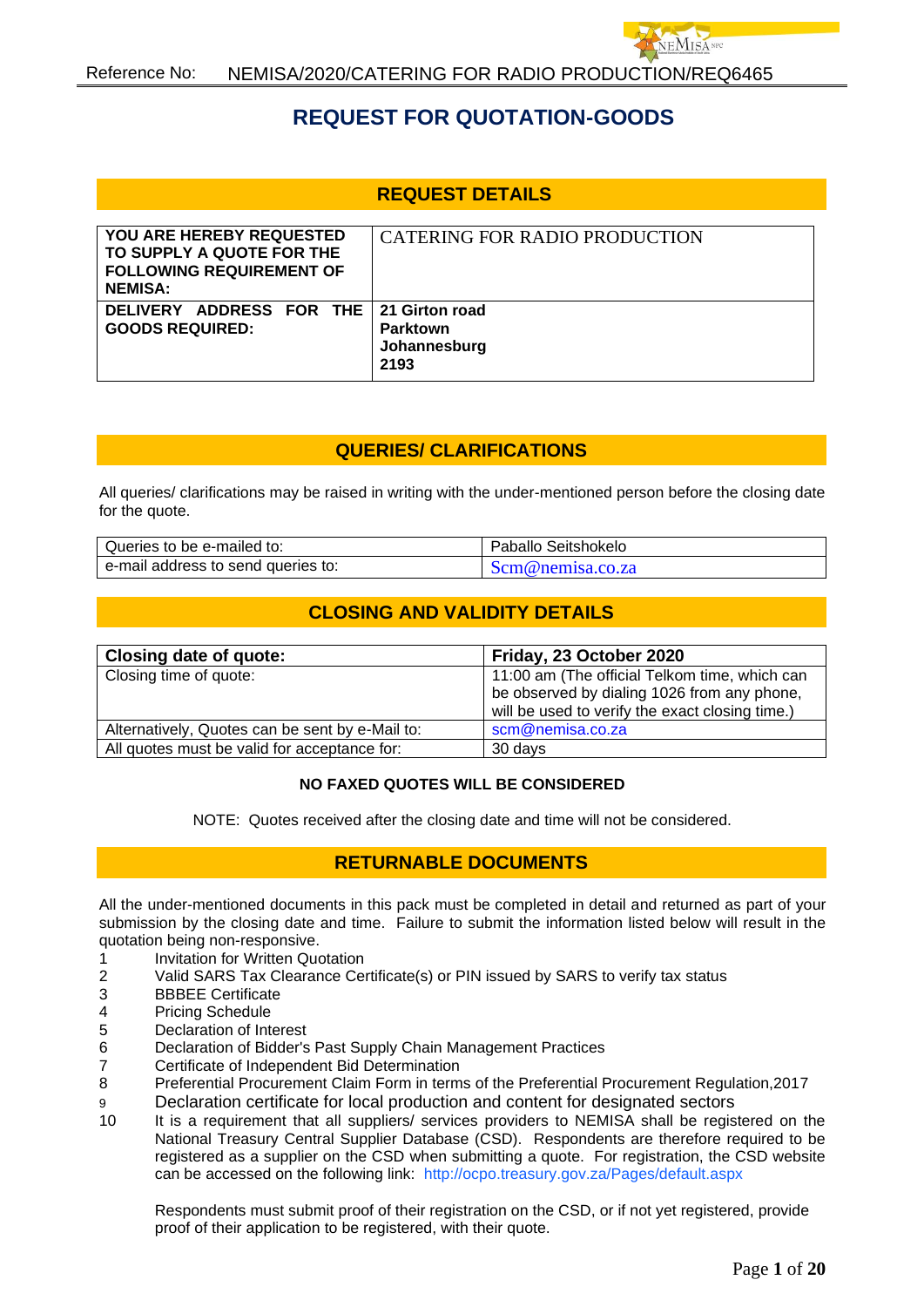### **GENERAL INSTRUCTIONS**

This Request for Quote is subject to the General Conditions of Contract (GCC) that the provider accepts, when submitting a quote. The GCC is available from the Treasury website and can be accessed by clicking on the following link:

<http://www.treasury.gov.za/divisions/ocpo/sc/GeneralConditions/General%20Conditions%20of%20Contract.pdf>

## **EVALUATION PROCESS**

This quote will be evaluated based on responsiveness to the requirements listed here under, specification compliance price and B-BBEE.

- Quote delivered before the closing time
- All returnable documents submitted
- A tenderer having a stipulated minimum B-BBEE status level of contributor
- **NB: A copy of valid certified B-BBEE certificate or a sworn affidavit must be submitted as proof of B-BBEE status level contributor**
- Specifications compliance
- Sample pictures

#### **DETAILED SPECIFICATIONS/ REQUIREMENTS LIST**

NEMISA is looking for a service provider to provide catering services (Lunch) 16 delegates (13 learners & 3 lecturers) in Johannesburg, Gauteng. The Broadcast Department will be commencing with its Radio Production Skills Programme with delegates from Sekhukhune FM in Jane Furse. Face-to-face training will take place at NEMISA Campus, 21 Girton Road, Parktown, from the 02 – 06 November 2020. Please see specifications below.

#### **Catering Specifications: Lunch**

Number of People: 16 Dietary Requirements: None confirmed as yet Date: 02 – 06 November 2020 Time: 12h30 daily Venue: NEMISA, 21 Girton Road, Parktown, Joahnnesburg

#### **Meal Specifications (Lunch Meals)**

- 1 x Meat
- 1 x Starch
- 2 x Vegetables
- 1 x Salad
- 16 x Assorted Juice and Cooldrinks Note: Meals are to vary daily

#### **SPECIAL REQUIREMENTS**

#### • **LOCAL CONTENT**

- ➢ The Declaration Certificate for Local Production and Content (SBD 6.2) together with the Annex C (Local Content Declaration: Summary Schedule) must be completed, duly signed and submitted by the bidder at the closing date and time of the bid
- ➢ Bidders must submit a certificate from a registered auditor confirming that the Local Content Declaration templates have been audited and certified as correct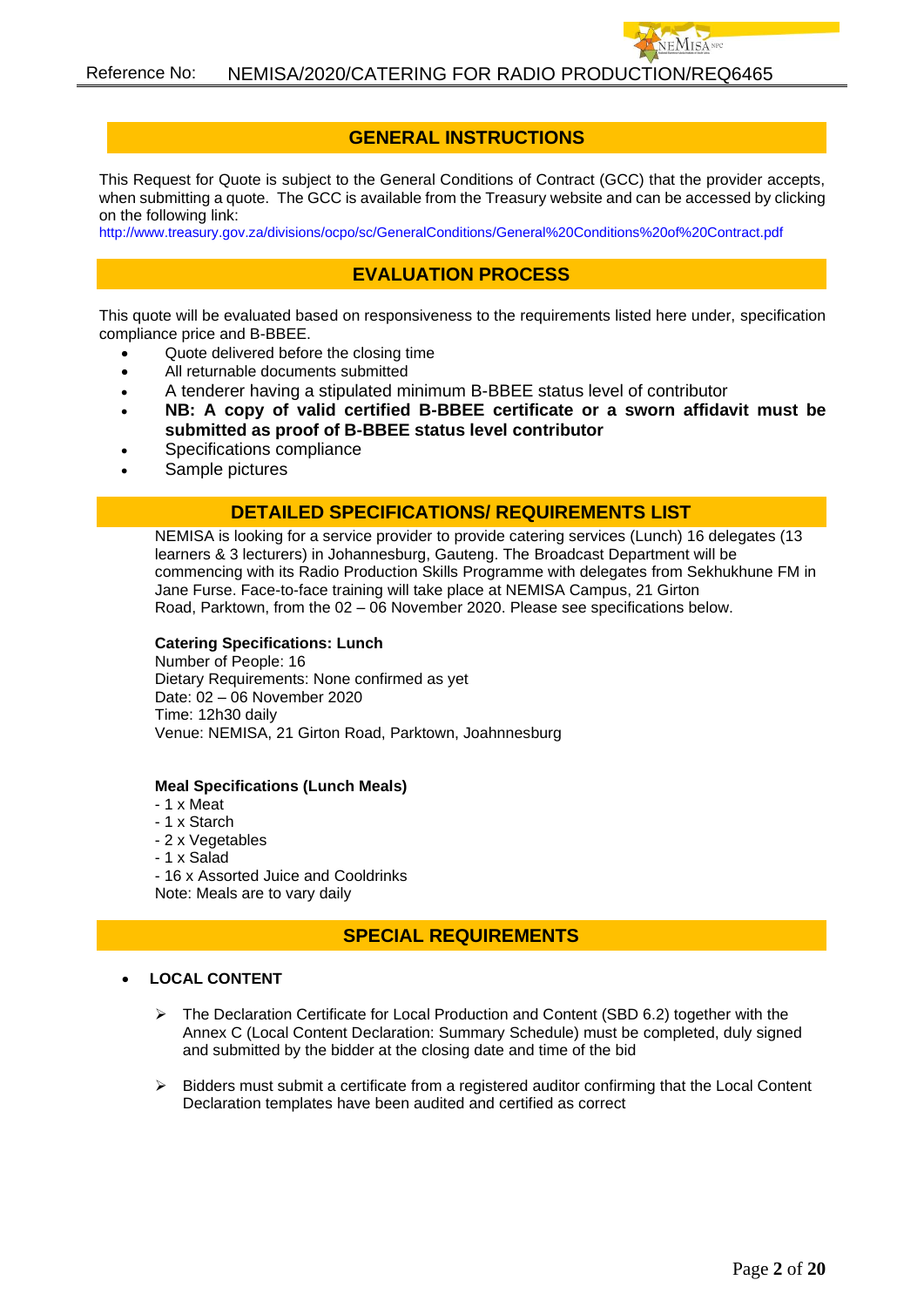## **INVOICING INSTRUCTIONS**

**IEMISA**NPO

- All invoices shall comply with Section 20 of the VAT Act No 89 of 1991.
- All enquiries should be addressed to name on telephone number at e-mail address should you be the successful supplier.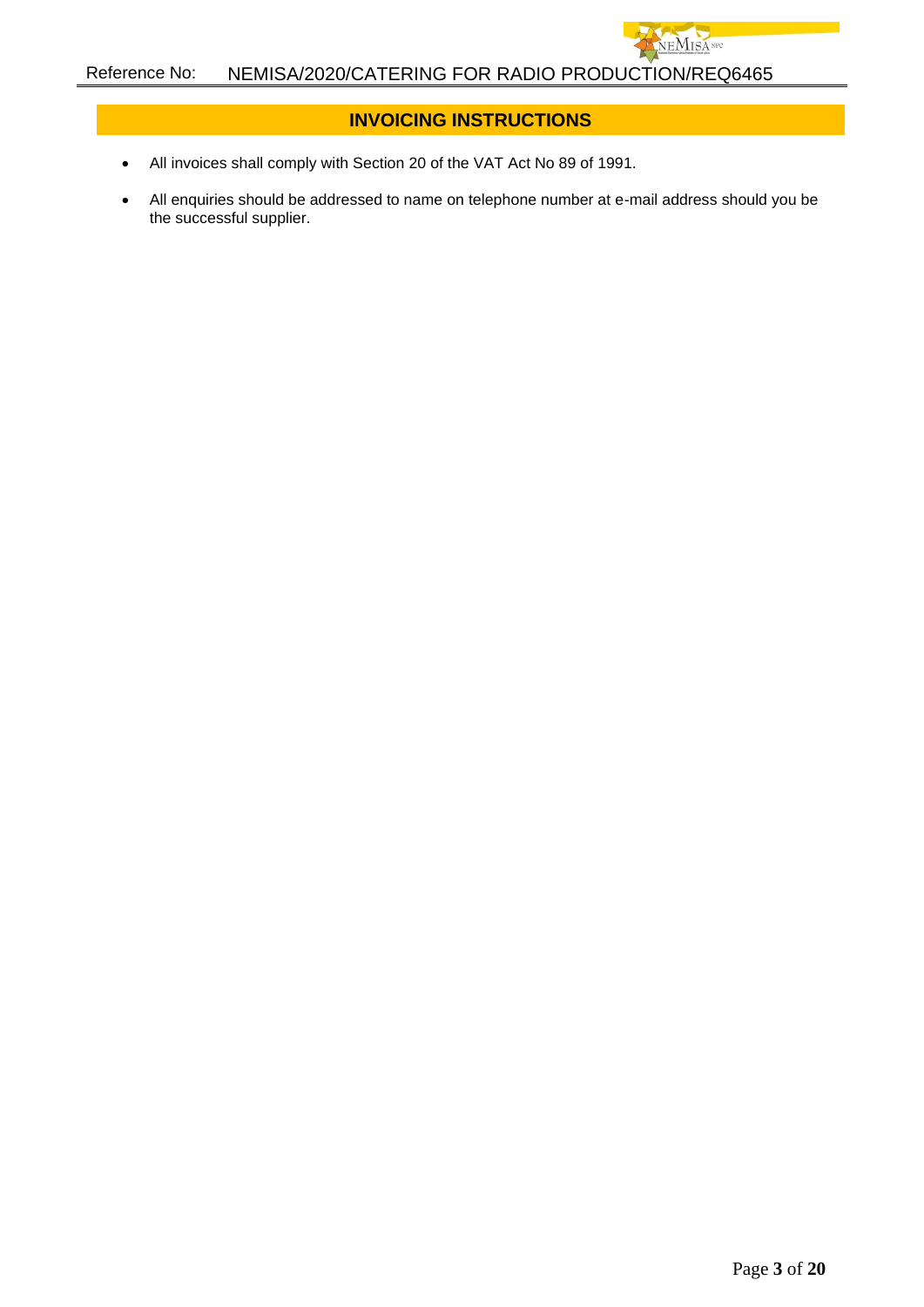#### **INVITATION FOR WRITTEN QUOTATION THIS FORM SHOULD BE COMPLETED IN DETAIL**

VEMISA<sup>NPC</sup>

| NEMISA/2020/CATERING                                                                                                                                                                                                                                                                                                                                                                                                                                                                                                                                                                                                                       | <b>COMPANY NAME:</b>                                                                  |  |                                                    |
|--------------------------------------------------------------------------------------------------------------------------------------------------------------------------------------------------------------------------------------------------------------------------------------------------------------------------------------------------------------------------------------------------------------------------------------------------------------------------------------------------------------------------------------------------------------------------------------------------------------------------------------------|---------------------------------------------------------------------------------------|--|----------------------------------------------------|
| <b>FOR RADIO</b>                                                                                                                                                                                                                                                                                                                                                                                                                                                                                                                                                                                                                           | <b>CONTACT PERSON:</b>                                                                |  |                                                    |
| PRODUCTION/REQ6465                                                                                                                                                                                                                                                                                                                                                                                                                                                                                                                                                                                                                         | <b>ADDRESS:</b>                                                                       |  |                                                    |
|                                                                                                                                                                                                                                                                                                                                                                                                                                                                                                                                                                                                                                            |                                                                                       |  |                                                    |
|                                                                                                                                                                                                                                                                                                                                                                                                                                                                                                                                                                                                                                            |                                                                                       |  |                                                    |
|                                                                                                                                                                                                                                                                                                                                                                                                                                                                                                                                                                                                                                            | <b>TEL NO:</b>                                                                        |  |                                                    |
|                                                                                                                                                                                                                                                                                                                                                                                                                                                                                                                                                                                                                                            | <b>FAX NO:</b>                                                                        |  |                                                    |
|                                                                                                                                                                                                                                                                                                                                                                                                                                                                                                                                                                                                                                            | <b>EMAIL ADDRESS:</b>                                                                 |  |                                                    |
|                                                                                                                                                                                                                                                                                                                                                                                                                                                                                                                                                                                                                                            | <b>VAT REGISTRATION</b><br><b>NUMBER:</b>                                             |  |                                                    |
| The General Conditions of Contract will guide this procurement and is<br>available on the National Treasury website at<br>http://www.treasury.gov.za/divisions/ocpo/sc/GeneralConditions/General%20Conditi<br>ons%20of%20Contract.pdf<br>Noted?<br>As soon as it becomes known to the appointed provider that he/she will not be<br>able to deliver the goods within the delivery period and/or against the quoted<br>price and/ or as specified, NEMISA must be given immediate written notice to<br>this effect. NEMISA reserves the right to implement remedies as provided for<br>in the GCC which may include cancellation. Accepted? |                                                                                       |  | <b>YES</b><br><b>NO</b><br><b>YES</b><br><b>NO</b> |
|                                                                                                                                                                                                                                                                                                                                                                                                                                                                                                                                                                                                                                            |                                                                                       |  |                                                    |
|                                                                                                                                                                                                                                                                                                                                                                                                                                                                                                                                                                                                                                            | IS THE PRICE FIRM (FIRM PRICES PREFERRED)?<br>TOTAL PRICE INCLUDING VAT (BROUGHT FROM |  |                                                    |
| <b>PRICING SCHEDULE</b>                                                                                                                                                                                                                                                                                                                                                                                                                                                                                                                                                                                                                    |                                                                                       |  |                                                    |
| <b>REMARKS (IF ANY)</b>                                                                                                                                                                                                                                                                                                                                                                                                                                                                                                                                                                                                                    |                                                                                       |  |                                                    |
|                                                                                                                                                                                                                                                                                                                                                                                                                                                                                                                                                                                                                                            |                                                                                       |  |                                                    |
|                                                                                                                                                                                                                                                                                                                                                                                                                                                                                                                                                                                                                                            |                                                                                       |  |                                                    |
|                                                                                                                                                                                                                                                                                                                                                                                                                                                                                                                                                                                                                                            |                                                                                       |  |                                                    |

| <b>NAME OF SIGNATORY:</b>                                                                 |  |
|-------------------------------------------------------------------------------------------|--|
| <b>SIGNATURE OF RESPONDENT:</b><br>(confirming all information to be<br>true and correct) |  |
| <b>NAME OF WITNESS:</b>                                                                   |  |
| <b>SIGNATURE OF WITNESS:</b>                                                              |  |
| DATE:                                                                                     |  |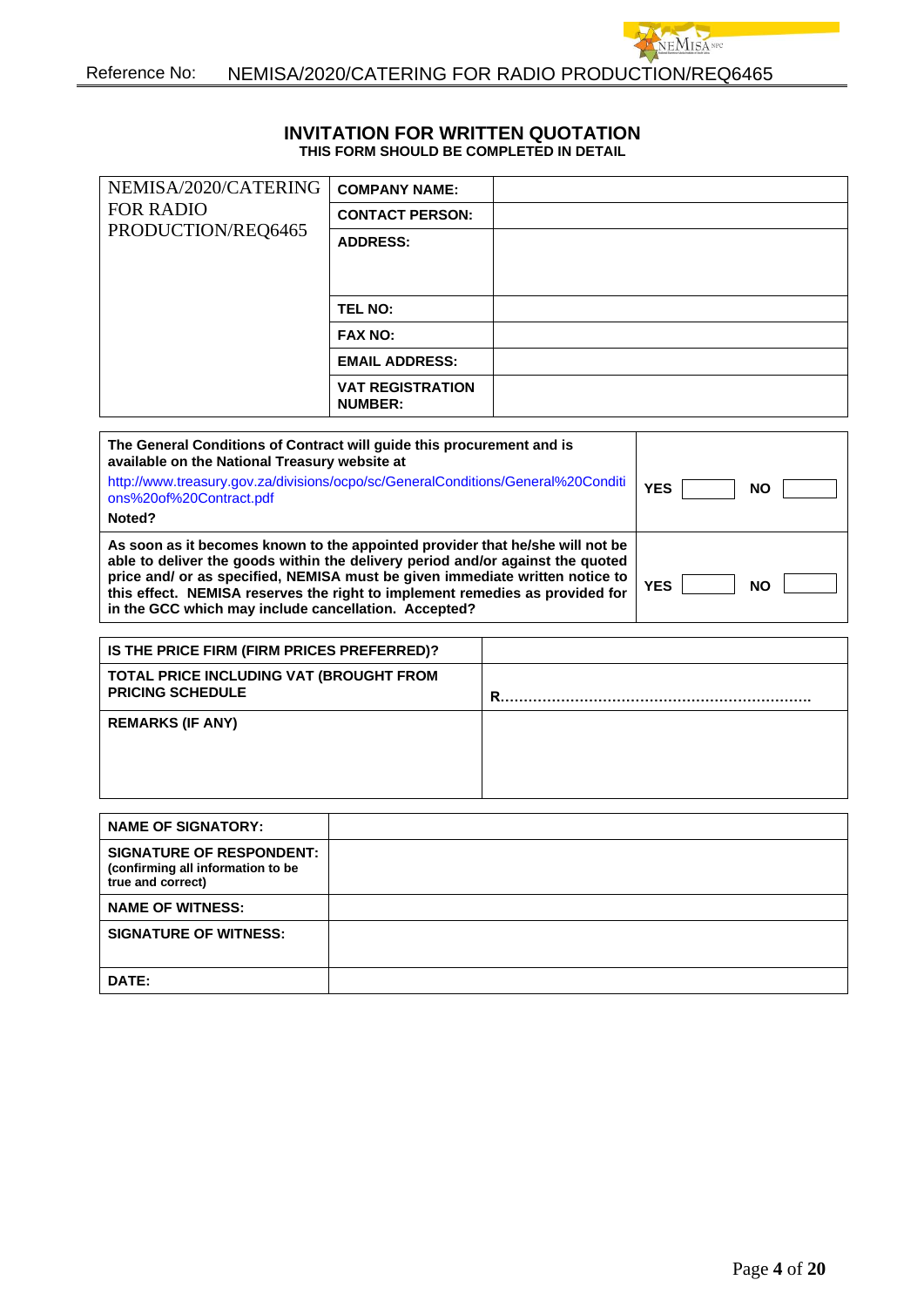#### **PRICING SCHEDULE – FIRM PRICES**

**MISANE** 

#### **NAME OF RESPONDENT:**

**NOTE:**

#### 1: **ONLY FIRM PRICES WILL BE ACCEPTED. NON-FIRM PRICES (INCLUDING PRICES SUBJECT TO RATES OF EXCHANGE VARIATIONS) WILL NOT BE CONSIDERED**

| Item No.                         | <b>Description</b>                                                          | Quantity        | <b>Unit Price</b><br>Rand<br>(Excl. VAT) | <b>Total Price</b><br>Rand<br>(Excl. VAT) |
|----------------------------------|-----------------------------------------------------------------------------|-----------------|------------------------------------------|-------------------------------------------|
| 1)                               | <b>Mid-Morning Tea (Week 1)</b><br>Monday, October 6 to Friday, October 9   | 12              |                                          |                                           |
| 2)                               | Lunch (Week 1)<br>Monday, October 6 to Friday, October 9                    | 12              |                                          |                                           |
| 3)                               | <b>Mid-Morning Tea (Week 2)</b><br>Monday, October 19 to Friday, October 23 | $\overline{12}$ |                                          |                                           |
| 4)                               | Lunch (Week 2)<br>Monday, October 19 to Friday, October 23                  | 12              |                                          |                                           |
| 5)                               | <b>Mid-Morning Tea (Week 3)</b><br>Monday, November 2 to Friday, November 6 | 12              |                                          |                                           |
| 6)                               | Lunch (Week 3)<br>Monday, November 2 to Friday, November 6                  | 12              |                                          |                                           |
| 7)                               | Mid-Morning Tea (Week 4)<br>Monday, November 16 to Friday, November 20      | 12              |                                          |                                           |
| 8)                               | Lunch (Week 4)<br>Monday, November 16 to Friday, November 20                | 12              |                                          |                                           |
| <b>SUB-TOTAL</b>                 |                                                                             |                 |                                          |                                           |
| <b>VAT</b>                       |                                                                             |                 |                                          |                                           |
| <b>TOTAL COST (VAT INCLUDED)</b> |                                                                             |                 |                                          |                                           |

**NOTE: The quantities indicated above are not fixed. NEMISA reserves the right to change the quantity per item listed above in its sole discretion during the validity period. NEMISA reserves the right not to make an award, or to award all the items to one supplier/ service provider or to make awards to different suppliers/ service providers for the same or different items.**

| TO BE COMPLETED BY THE PROVIDER                                                                           |                                                                  |  |           |  |
|-----------------------------------------------------------------------------------------------------------|------------------------------------------------------------------|--|-----------|--|
|                                                                                                           | <b>TICK WHICHEVER IS APPLICABLE</b><br><b>FOR YES/NO ANSWERS</b> |  |           |  |
| Does the offer comply with the specification(s)?                                                          | <b>YES</b>                                                       |  | <b>NO</b> |  |
| IF NOT TO SPECIFICATION, STATE DEVIATION IN HERE OR SUPPLY<br><b>ADDITIONAL PAGE DETAILING DEVIATION:</b> |                                                                  |  |           |  |
| Indicate period required for delivery after initial order                                                 |                                                                  |  |           |  |
| Is the delivery period firm?                                                                              | <b>YES</b>                                                       |  | <b>NO</b> |  |
| Delivery basis (Ex stock, Ex-factory, etc)                                                                |                                                                  |  |           |  |

**Note: All delivery costs must be included in the bid price for delivery at the prescribed destination.**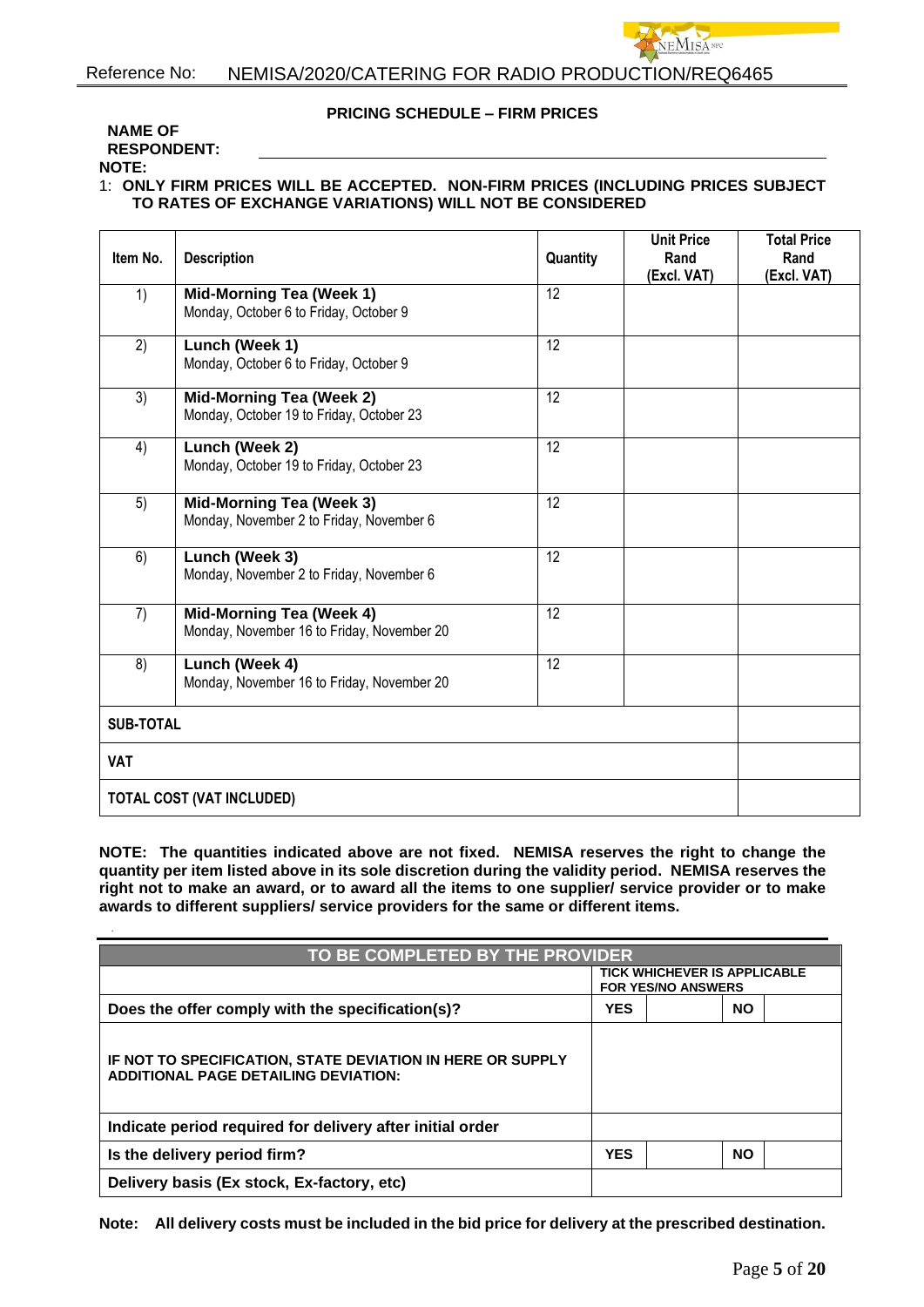# **DECLARATION OF INTEREST**

- 1. Any legal person, including persons employed by the State<sup>1</sup>, or persons having a kinship with persons employed by the State, including a blood relationship, may make an offer or offers in terms of this invitation to bid (includes a price bid, advertised competitive bid, limited bid or proposal). In view of possible allegations of favouritism, should the resulting bid, or part thereof, be awarded to persons employed by the State, or to persons connected with or related to them, it is required that the bidder or his/her authorised representative declare his/her position in relation to the evaluating/ adjudicating authority where –
- 1.1. The bidder is employed by the State; and/or
- 1.2. The bidder is a Management Board member of NEMISA and/or
- 1.3. The legal person on whose behalf the bidding document is signed, has a relationship with persons/a person who are/is involved in the evaluation and or adjudication of the bid(s), or where it is known that such a relationship exists between the person or persons for or on whose behalf the declarant acts and persons who are involved with the evaluation and or adjudication of the bid.
- 2. In order to give effect to the above, the following questionnaire must be completed and submitted with the bid.

| 2.1.   | Full Name of bidder or his or her<br>representative:                                                                                                                                                                                  |  |  |
|--------|---------------------------------------------------------------------------------------------------------------------------------------------------------------------------------------------------------------------------------------|--|--|
| 2.2.   | Identity Number:                                                                                                                                                                                                                      |  |  |
| 2.3.   | Position occupied in the Company<br>(director, trustee, shareholder, $etc2$ ):                                                                                                                                                        |  |  |
| 2.4.   | <b>Company Registration Number:</b>                                                                                                                                                                                                   |  |  |
| 2.5.   | Tax Reference Number:                                                                                                                                                                                                                 |  |  |
| 2.6.   | <b>VAT Registration Number:</b>                                                                                                                                                                                                       |  |  |
| 2.6.1. | The names of all directors/ trustees/ shareholders/ members, their individual identity numbers, tax<br>reference numbers and, if applicable, employee/ Persal numbers must be indicated in paragraph 3<br>below                       |  |  |
| 2.7.   | YES / NO<br>Are you or any person connected with the bidder presently employed by the State?                                                                                                                                          |  |  |
| 2.7.1. | If so, furnish the following particulars                                                                                                                                                                                              |  |  |
|        | Name of person/ director/<br>$\Box$<br>trustee/shareholder/member:<br>Name of State institution at<br>⊓<br>which you or the person<br>connected to the bidder is<br>employed:<br>Position occupied in the State<br>α.<br>institution: |  |  |
|        | Any other particulars:                                                                                                                                                                                                                |  |  |
|        |                                                                                                                                                                                                                                       |  |  |

(b) Any municipality or municipal entity;

- (d) National Assembly or the National Council of Provinces;
- (e) Parliament.

<sup>1</sup> "State" means

<sup>(</sup>a) Any national or provincial department, national or provincial public entity or constitutional institution within the meaning of the Public Finance Management Act, 1999 (Act No 1 of 1999);

<sup>(</sup>c) Provincial legislature;

<sup>2</sup> "Shareholder" means a person who owns shares in the company and is actively involved in the management of the enterprise or business and exercises control over the enterprise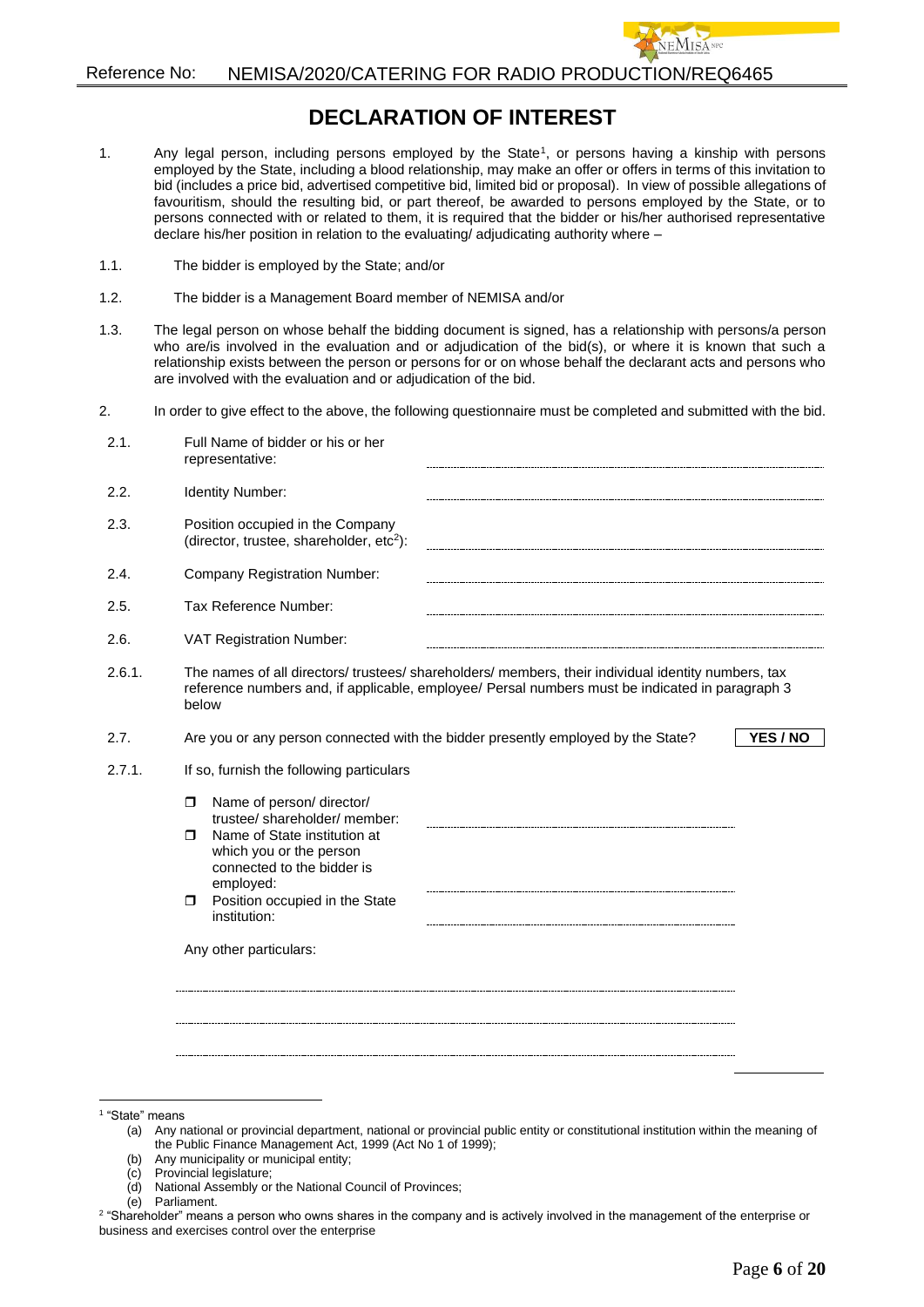

| 2.7.2.   | If you are presently employed by the state, did you obtain the appropriate authority to<br>undertake remunerative work outside employment in the public sector?                                                                            | YES / NO |
|----------|--------------------------------------------------------------------------------------------------------------------------------------------------------------------------------------------------------------------------------------------|----------|
| 2.7.2.1. | If yes, did you attach proof of such authority to the bid document?                                                                                                                                                                        | YES / NO |
|          | (Note: Failure to submit proof of such authority, where applicable, may result in the<br>disqualification of the bid.)                                                                                                                     |          |
| 2.7.3.   | If no, furnish reasons for non-submission of such proof:                                                                                                                                                                                   |          |
|          |                                                                                                                                                                                                                                            |          |
|          |                                                                                                                                                                                                                                            |          |
| 2.8.     | Did you or your spouse, or any of the company's directors/shareholders/members or<br>their spouses conduct business with the State in the previous twelve (12) months?                                                                     | YES / NO |
| 2.8.1.   | If so, furnish the following particulars.                                                                                                                                                                                                  |          |
|          |                                                                                                                                                                                                                                            |          |
|          |                                                                                                                                                                                                                                            |          |
| 2.9.     | Do you, or any person connected with the bidder, have any relationship (family, friend,<br>other) with a person employed by the State and who may be involved with the<br>evaluation and or adjudication of this bid?                      | YES / NO |
| 2.9.1.   | If so, furnish the following particulars.                                                                                                                                                                                                  |          |
|          |                                                                                                                                                                                                                                            |          |
|          |                                                                                                                                                                                                                                            |          |
| 2.10.    | Are you, or any person connected with the bidder, aware of any relationship (family,<br>friend, other) between the bidder and any person employed by the State who may be<br>involved with the evaluation and or adjudication of this bid? | YES / NO |
| 2.10.1.  | If so, furnish the following particulars.                                                                                                                                                                                                  |          |
|          |                                                                                                                                                                                                                                            |          |
|          |                                                                                                                                                                                                                                            |          |
| 2.11.    | Do you or any of the directors/shareholders/members of the company have any interest<br>in any other related companies whether or not they are bidding for this contract?                                                                  | YES / NO |
| 2.11.1.  | If so, furnish the following particulars.                                                                                                                                                                                                  |          |
|          |                                                                                                                                                                                                                                            |          |
|          |                                                                                                                                                                                                                                            |          |
|          |                                                                                                                                                                                                                                            |          |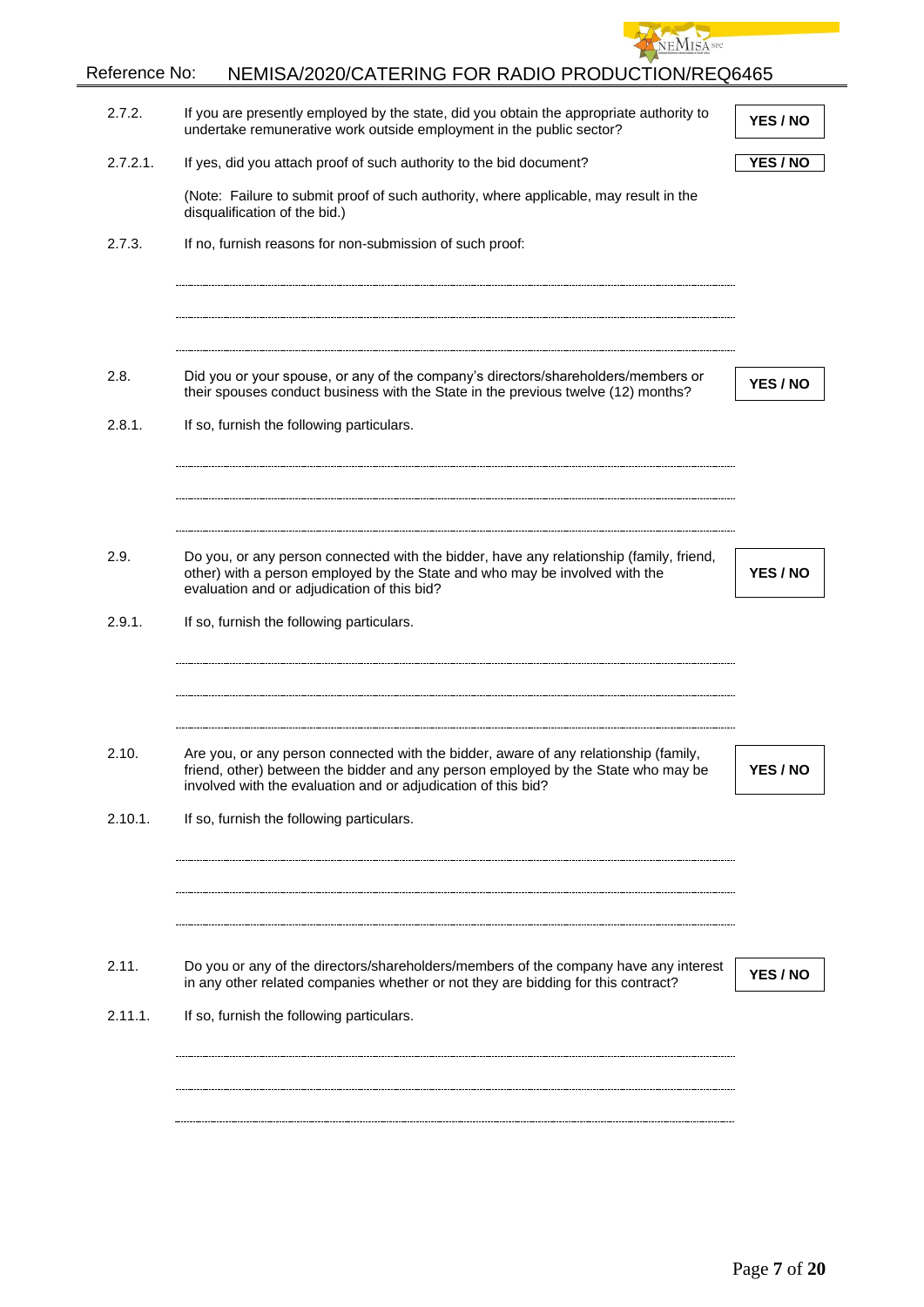

3. Full details of directors/ trustees/ members/ shareholders.

| Full Name | <b>Identity Number</b> | Personal Tax<br>Reference No | State Employee<br>Number/ Persal<br>Number |
|-----------|------------------------|------------------------------|--------------------------------------------|
|           |                        |                              |                                            |
|           |                        |                              |                                            |
|           |                        |                              |                                            |
|           |                        |                              |                                            |
|           |                        |                              |                                            |
|           |                        |                              |                                            |
|           |                        |                              |                                            |
|           |                        |                              |                                            |
|           |                        |                              |                                            |
|           |                        |                              |                                            |

#### **DECLARATION**

I, THE UNDERSIGNED (NAME)

CERTIFY THAT THE INFORMATION FURNISHED IN PARAGRAPHS 2 AND 3 ABOVE IS CORRECT. I ACCEPT THAT THE STATE MAY REJECT THE BID OR ACT AGAINST ME IN TERMS OF PARAGRAPH 23 OF THE GENERAL CONDITIONS OF CONTRACT SHOULD THIS DECLARATION PROVE TO BE FALSE.

Signature Date

**Position** Name of bidder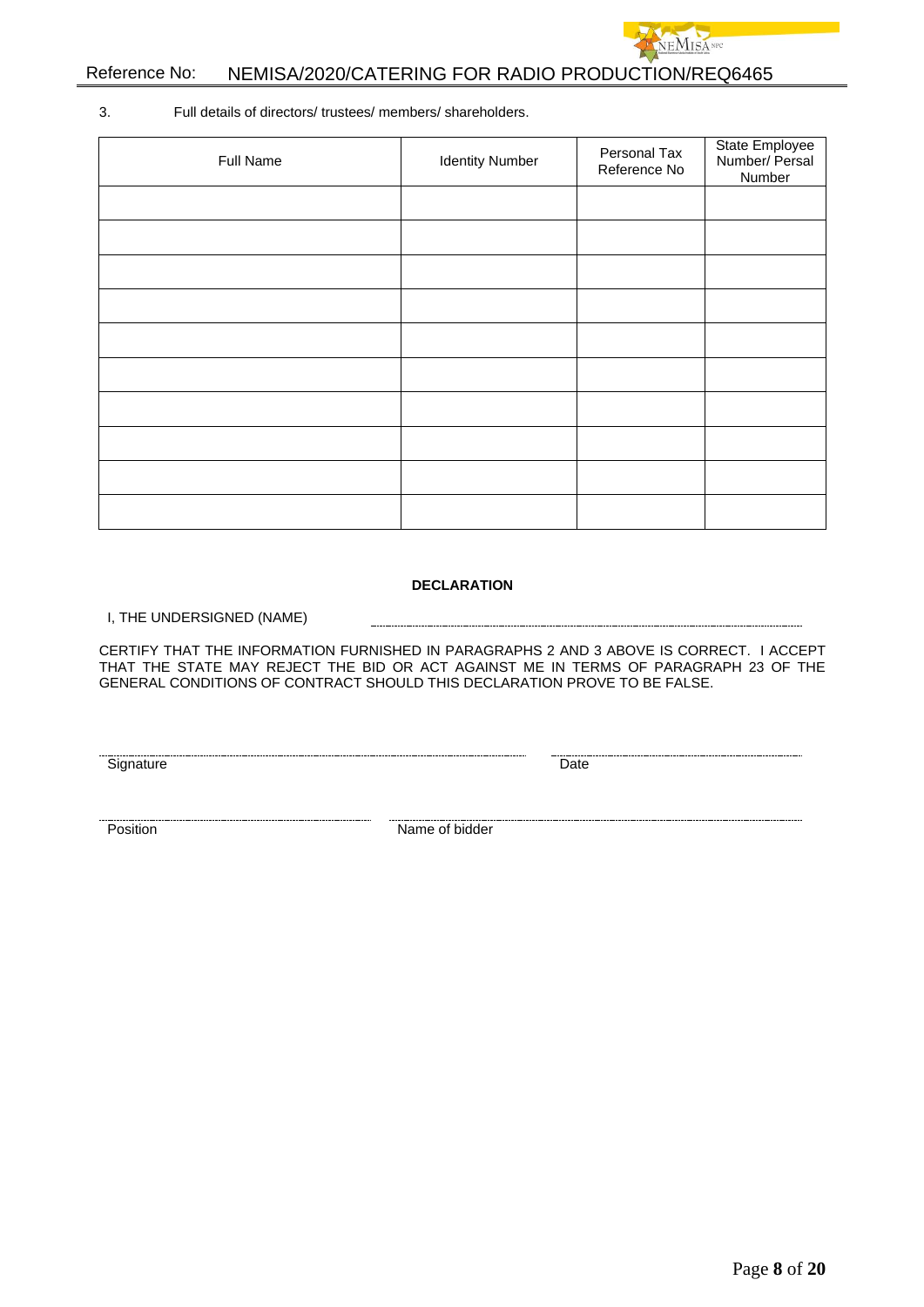# **DECLARATION OF BIDDER'S PAST SUPPLY CHAIN MANAGEMENT PRACTICES**

**EMISAND** 

- 1 This declaration will be used by institutions to ensure that when goods and services are being procured, all reasonable steps are taken to combat the abuse of the supply chain management system.
- 2 The bid of any bidder may be disregarded if that bidder, or any of its directors have:
	- a. abused the NEMISA's supply chain management system;
	- b. committed fraud or any other improper conduct in relation to such system; or
		- c. failed to perform on any previous contract.
- 3 In order to give effect to the above, the following questionnaire must be completed and submitted with the bid.

| <b>Item</b> | Question                                                                                                                                                                                                                                      | <b>Yes</b>      | <b>No</b> |
|-------------|-----------------------------------------------------------------------------------------------------------------------------------------------------------------------------------------------------------------------------------------------|-----------------|-----------|
| 3.1         | Is the bidder or any of its directors listed on the National Treasury's database as<br>companies or persons prohibited from doing business with the public sector?                                                                            | Yes<br>п        | No<br>П   |
|             | (Companies or persons who are listed on this database were informed in<br>writing of this restriction by the National Treasury after the audi alteram<br>partem rule was applied).                                                            |                 |           |
| 3.1.1       | If so, furnish particulars:                                                                                                                                                                                                                   |                 |           |
| 3.2         | Is the bidder or any of its directors listed on the Register for Tender Defaulters in<br>terms of section 29 of the Prevention and Combating of Corrupt Activities Act (No<br>12 of 2004)?                                                    | <b>Yes</b><br>п | N٥<br>п   |
|             | To access the Register enter the National Treasury's website,<br>www.treasury.gov.za click on the icon "Register for Tender Defaulters" or<br>submit your written request for a hard copy of the Register to facsimile<br>number 012-3265445. |                 |           |
| 3.2.1       | If so, furnish particulars:                                                                                                                                                                                                                   |                 |           |
| 3.3         | Was the bidder or any of its directors convicted by a court of law (including a court<br>outside of the Republic of South Africa) for fraud or corruption during the past five<br>years?                                                      | Yes<br>п        | No<br>П   |
| 3.3.1       | If so, furnish particulars:                                                                                                                                                                                                                   |                 |           |
| 3.4         | Was any contract between the bidder and any organ of state terminated during<br>the past five years on account of failure to perform on or comply with the contract?                                                                          | Yes<br>П        | N٥<br>П   |
| 3.4.1       | If so, furnish particulars:                                                                                                                                                                                                                   |                 |           |

#### **CERTIFICATION**

I, THE UNDERSIGNED (FULL NAME) …………………………………………………………………………………………. CERTIFY THAT THE INFORMATION FURNISHED ON THIS DECLARATION FORM IS TRUE AND CORRECT.

I ACCEPT THAT, IN ADDITION TO CANCELLATION OF A CONTRACT, ACTION MAY BE TAKEN AGAINST ME SHOULD THIS DECLARATION PROVE TO BE FALSE.

Signature Date

<u>Position</u> Name of Bidder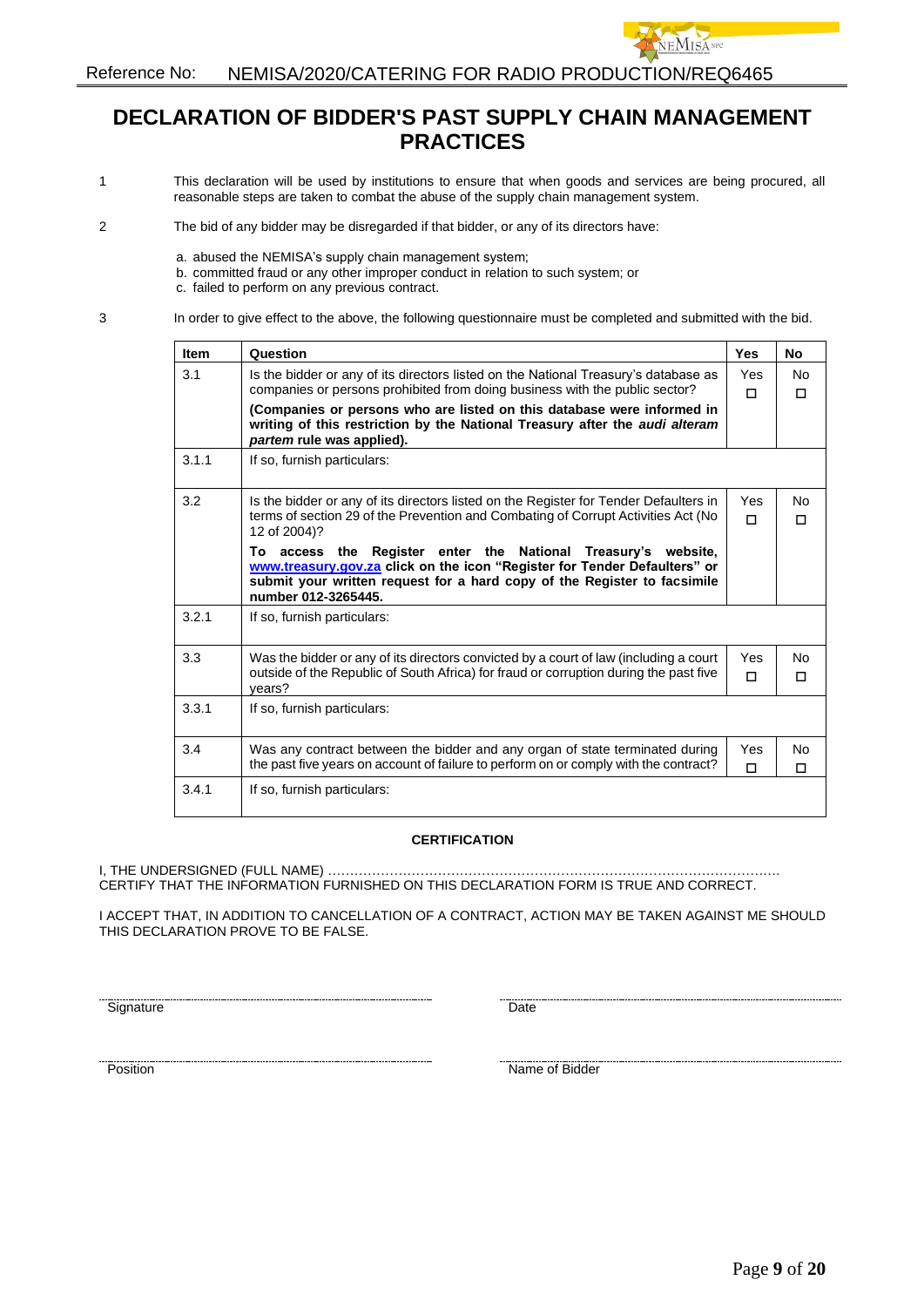

# **CERTIFICATE OF INDEPENDENT BID DETERMINATION**

I, the undersigned, in submitting the accompanying bid:

### **NEMISA/2020/CATERING FOR RADIO PRODUCTION/REQ6465**

in response to the invitation for the bid made by:

*NEMISA*

do hereby make the following statements that I certify to be true and complete in every respect:

|    | I certify, on behalf of: __<br>that:                                                                                                                                                                                                                                                                                                                                                                     |
|----|----------------------------------------------------------------------------------------------------------------------------------------------------------------------------------------------------------------------------------------------------------------------------------------------------------------------------------------------------------------------------------------------------------|
|    | (Name of Respondent)                                                                                                                                                                                                                                                                                                                                                                                     |
| 1. | I have read and I understand the contents of this Certificate;                                                                                                                                                                                                                                                                                                                                           |
| 2. | I understand that the accompanying bid will be disqualified if this Certificate is found not to be<br>true and complete in every respect;                                                                                                                                                                                                                                                                |
| 3. | I am authorized by the bidder to sign this Certificate, and to submit the accompanying bid, on<br>behalf of the bidder;                                                                                                                                                                                                                                                                                  |
| 4. | Each person whose signature appears on the accompanying bid has been authorized by the<br>bidder to determine the terms of, and to sign the bid, on behalf of the bidder;                                                                                                                                                                                                                                |
| 5. | For the purposes of this Certificate and the accompanying bid, I understand that the word<br>"competitor" shall include any individual or organization, other than the bidder, whether or not<br>affiliated with the bidder, who:                                                                                                                                                                        |
|    | has been requested to submit a bid in response to this bid invitation;<br>□<br>could potentially submit a bid in response to this bid invitation, based on their qualifications,<br>□<br>abilities or experience; and<br>provides the same goods and services as the bidder and/or is in the same line of business<br>σ.<br>as the bidder                                                                |
| 6. | The bidder has arrived at the accompanying bid independently from, and without consultation,<br>communication, agreement or arrangement with any competitor. However communication<br>between partners in a joint venture or consortium <sup>3</sup> will not be construed as collusive bidding.                                                                                                         |
| 7. | In particular, without limiting the generality of paragraphs 6 above, there has been no<br>consultation, communication, agreement or arrangement with any competitor regarding:                                                                                                                                                                                                                          |
|    | prices;<br>□<br>geographical area where product or service will be rendered (market allocation)<br>0<br>methods, factors or formulas used to calculate prices;<br>□<br>the intention or decision to submit or not to submit, a bid;<br>σ.<br>the submission of a bid which does not meet the specifications and conditions of the bid;<br>0<br>or<br>bidding with the intention not to win the bid.<br>□ |
| 8. | In addition, there have been no consultations, communications, agreements or arrangements<br>with any competitor regarding the quality, quantity, specifications and conditions or delivery<br>particulars of the products or services to which this bid invitation relates.                                                                                                                             |

<sup>&</sup>lt;sup>3</sup> Joint venture or Consortium means an association of persons for the purpose of combining their expertise, property, capital, efforts, skill and knowledge in an activity for the execution of a contract.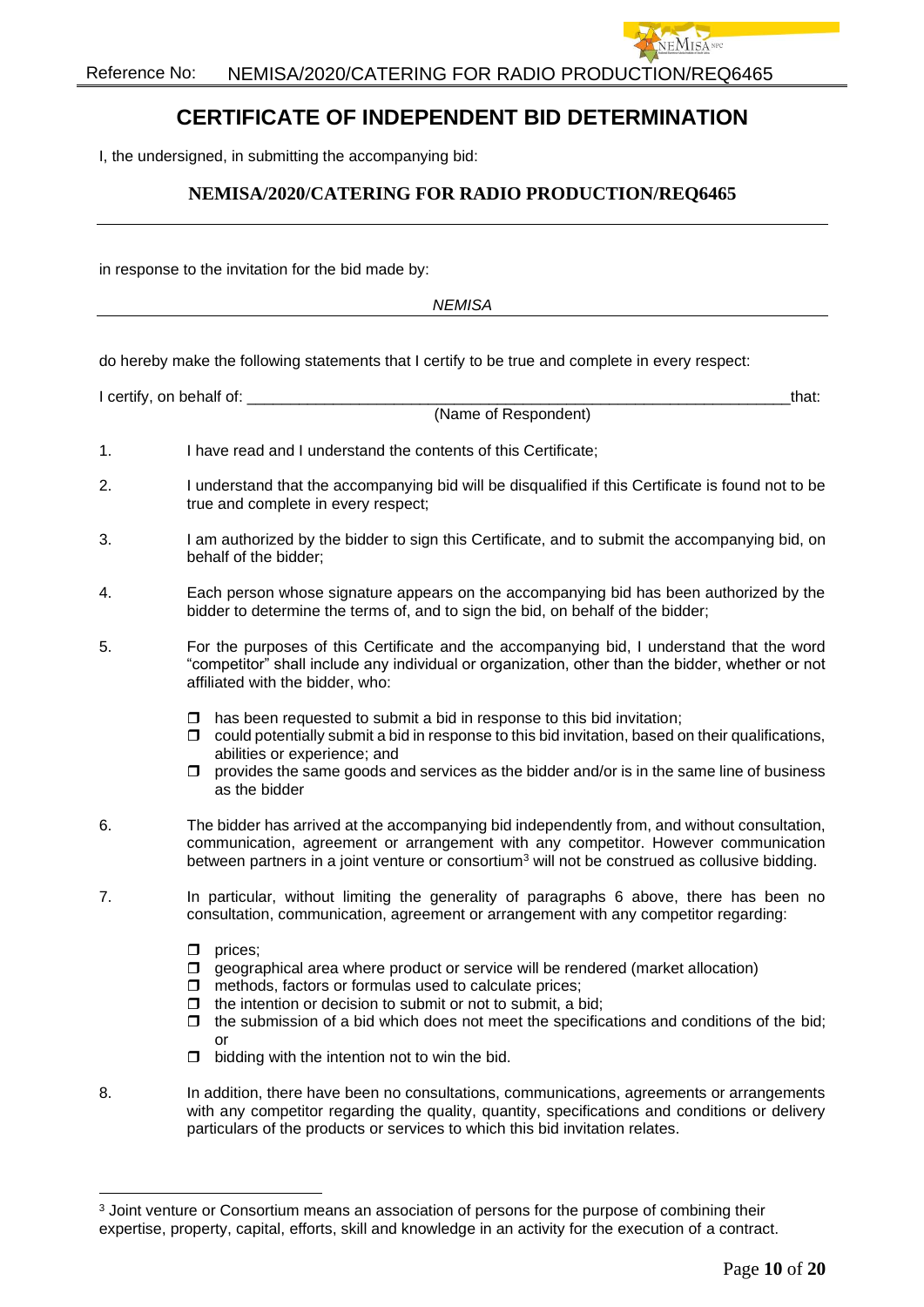

- 9. The terms of the accompanying bid have not been, and will not be, disclosed by the bidder, directly or indirectly, to any competitor, prior to the date and time of the official bid opening or of the awarding of the contract.
- 10. I am aware that, in addition and without prejudice to any other remedy provided to combat any restrictive practices related to bids and contracts, bids that are suspicious will be reported to the Competition Commission for investigation and possible imposition of administrative penalties in terms of section 59 of the Competition Act No 89 of 1998 and or may be reported to the National Prosecuting Authority (NPA) for criminal investigation and or may be restricted from conducting business with the public sector for a period not exceeding ten (10) years in terms of the Prevention and Combating of Corrupt Activities Act No 12 of 2004 or any other applicable legislation.

………………………………………………… ………………………………………………….……

Signature Date

…………………………………………………. …………………………………………….………… Position **Name of Respondent**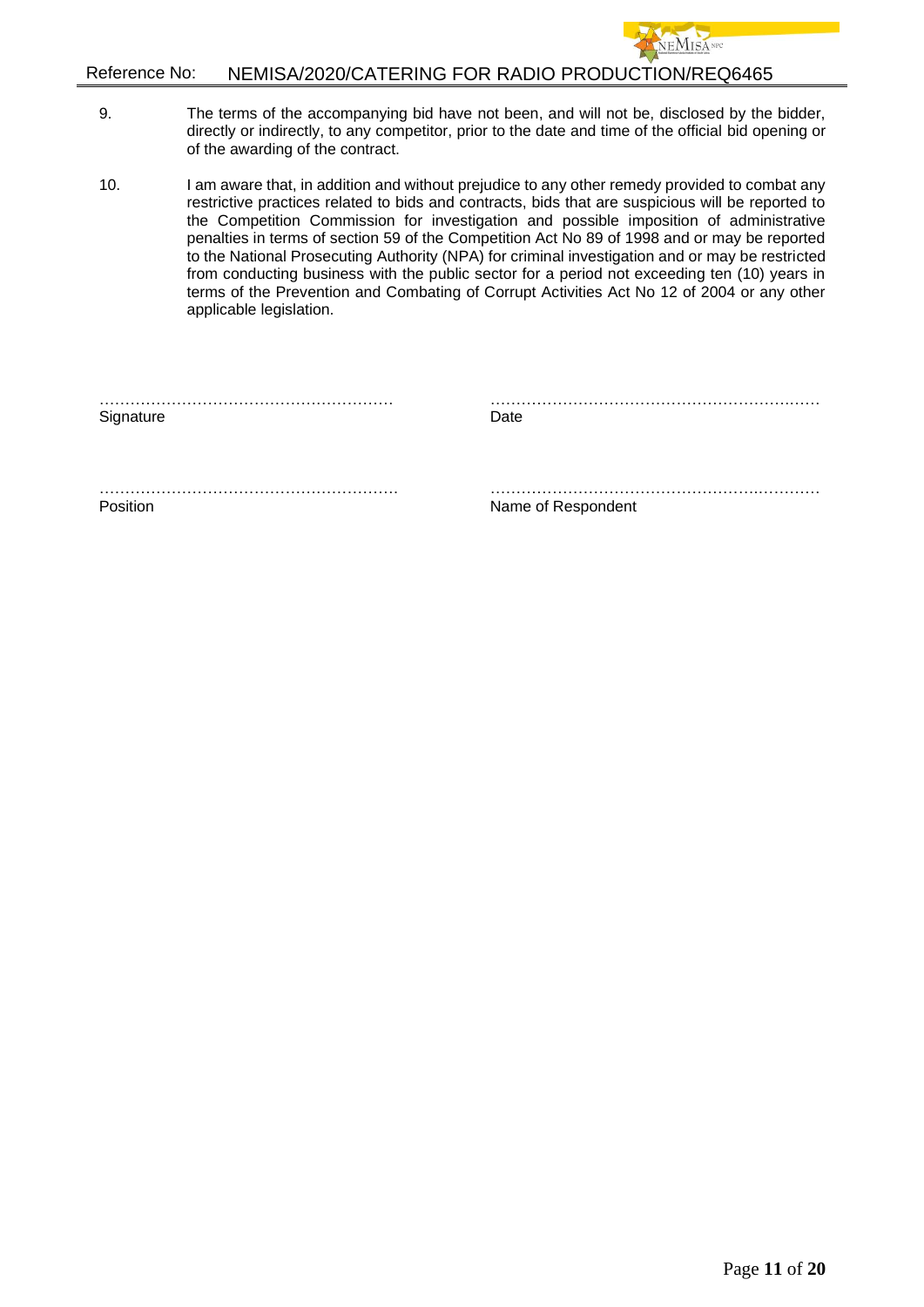# **PREFERENCE POINTS CLAIM FORM IN TERMS OF THE PREFERENTIAL PROCUREMENT REGULATIONS 2017**

**NB: BEFORE COMPLETING THIS FORM, BIDDERS MUST STUDY THE GENERAL CONDITIONS, DEFINITIONS AND DIRECTIVES APPLICABLE IN RESPECT OF B-BBEE, AS PRESCRIBED IN THE PREFERENTIAL PROCUREMENT REGULATIONS, 2017.** 

### **1. GENERAL CONDITIONS**

- 1.1 The following preference point systems are applicable to all bids:
	- the 80/20 system for requirements with a Rand value of up to R50 000 000 (all applicable taxes included); and
	- the 90/10 system for requirements with a Rand value above R50 000 000 (all applicable taxes included).
- 1.2 The value of this bid is estimated to not exceed R50 000 000 (all applicable taxes included) and therefore the 80/20 preference point system shall be applicable;
- 1.3 Points for this bid shall be awarded for:
	- (a) Price; and
	- (b) B-BBEE Status Level of Contributor.
- 1.4 The maximum points for this bid are allocated as follows:

|                                                   | <b>POINTS</b> |
|---------------------------------------------------|---------------|
| <b>PRICE</b>                                      | 80            |
| <b>B-BBEE Status Level of Contributor</b>         | 20            |
| Total points for Price and B-BBEE must not exceed | 100           |

- 1.5 Failure on the part of a bidder to submit proof of B-BBEE Status level of contributor together with the bid, will be interpreted to mean that preference points for B-BBEE status level of contribution are not claimed.
- 1.6 The purchaser reserves the right to require of a bidder, either before a bid is adjudicated or at any time subsequently, to substantiate any claim in regard to preferences, in any manner required by the purchaser.

## **2. DEFINITIONS**

- (a) **"B-BBEE"** means broad-based black economic empowerment as defined in section 1 of the Broad-Based Black Economic Empowerment Act;
- (b) "**B-BBEE status level of contributor"** means the B-BBEE status of an entity in terms of a code of good practice on black economic empowerment, issued in terms of section 9(1) of the Broad-Based Black Economic Empowerment Act;
- (c) **"bid"** means a written offer in a prescribed or stipulated form in response to an invitation by an organ of state for the provision of goods or services, through price quotations, advertised competitive bidding processes or proposals;
- (d) **"Broad-Based Black Economic Empowerment Act"** means the Broad-Based Black Economic Empowerment Act, 2003 (Act No. 53 of 2003);
- (e) **"EME"** means an Exempted Micro Enterprise in terms of a code of good practice on black economic empowerment issued in terms of section 9 (1) of the Broad-Based Black Economic Empowerment Act;
- (f) **"functionality"** means the ability of a tenderer to provide goods or services in accordance with specifications as set out in the tender documents.
- (g) **"prices"** includes all applicable taxes less all unconditional discounts;
- (h) **"proof of B-BBEE status level of contributor"** means:
	- 1) B-BBEE Status level certificate issued by an authorized body or person;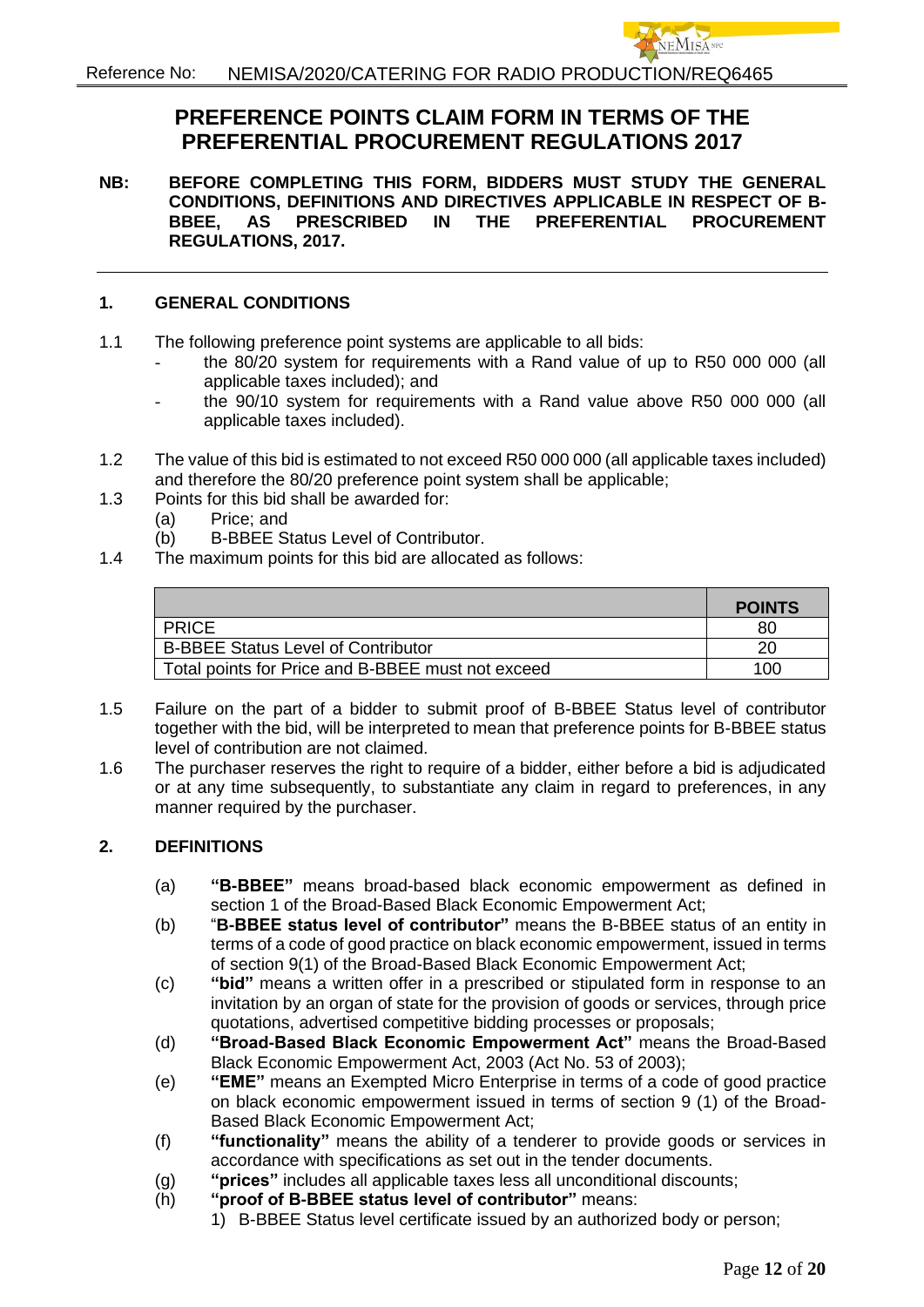

  $\bigg)$ 

## Reference No: NEMISA/2020/CATERING FOR RADIO PRODUCTION/REQ6465

- 2) A sworn affidavit as prescribed by the B-BBEE Codes of Good Practice;
- 3) Any other requirement prescribed in terms of the B-BBEE Act;
- (i) **"QSE"** means a qualifying small business enterprise in terms of a code of good practice on black economic empowerment issued in terms of section 9 (1) of the Broad-Based Black Economic Empowerment Act;
- *(j)* **"rand value"** means the total estimated value of a contract in Rand, calculated at the time of bid invitation, and includes all applicable taxes;

### **3. POINTS AWARDED FOR PRICE**

#### **3.1 THE 80/20 OR 90/10 PREFERENCE POINT SYSTEMS**

A maximum of 80 or 90 points is allocated for price on the following basis:

**80/20 or 90/10**

 $\overline{\phantom{a}}$ J  $\left(1-\frac{Pt-P\min}{P}\right)$  $\setminus$  $=80\left(1-\frac{Pt}{\sqrt{2}}\right)$ min  $80\left(1-\frac{Pt-P\min}{\sum_{i=1}^{n}H_i}\right)$ *P*  $P_s = 80 \left( 1 - \frac{Pt - P}{r} \right)$ or  $\left(1-\frac{Pt-P\min}{R}\right)$  $\setminus$  $= 90 \left( 1 - \frac{Pt - }{F} \right)$ min  $90\left(1-\frac{Pt-P\min}{1-\frac{F-T}{1-\min}}\right)$ *P*  $P_s = 90 \left( 1 - \frac{Pt - P}{\frac{F}{c}} \right)$ 

Where

Ps = Points scored for price of bid under consideration

Pt = Price of bid under consideration

Pmin = Price of lowest acceptable bid

## **4. POINTS AWARDED FOR B-BBEE STATUS LEVEL OF CONTRIBUTOR**

4.1 In terms of Regulation 6 (2) and 7 (2) of the Preferential Procurement Regulations, preference points must be awarded to a bidder for attaining the B-BBEE status level of contribution in accordance with the table below:

| <b>B-BBEE Status Level of Contributor</b> | <b>Number of points</b><br>(90/10 system) | <b>Number of points</b><br>(80/20 system) |
|-------------------------------------------|-------------------------------------------|-------------------------------------------|
|                                           | 10                                        | 20                                        |
|                                           |                                           | 18                                        |
|                                           |                                           | 14                                        |
|                                           |                                           | 12                                        |
| 5                                         |                                           |                                           |
|                                           |                                           |                                           |
|                                           |                                           |                                           |
|                                           |                                           |                                           |
| Non-compliant contributor                 |                                           |                                           |

## **5. BID DECLARATION**

5.1 Bidders who claim points in respect of B-BBEE Status Level of Contribution must complete the following:

### **6. B-BBEE STATUS LEVEL OF CONTRIBUTOR CLAIMED IN TERMS OF PARAGRAPHS 1.4 AND 4.1**

6.1 B-BBEE Status Level of Contributor: = ………….…… (maximum of 10 or 20 points) (Points claimed in respect of paragraph 6.1 must be in accordance with the table reflected in paragraph 4.1 and must be substantiated by relevant proof of B-BBEE status level of contributor.

## **7. SUB-CONTRACTING**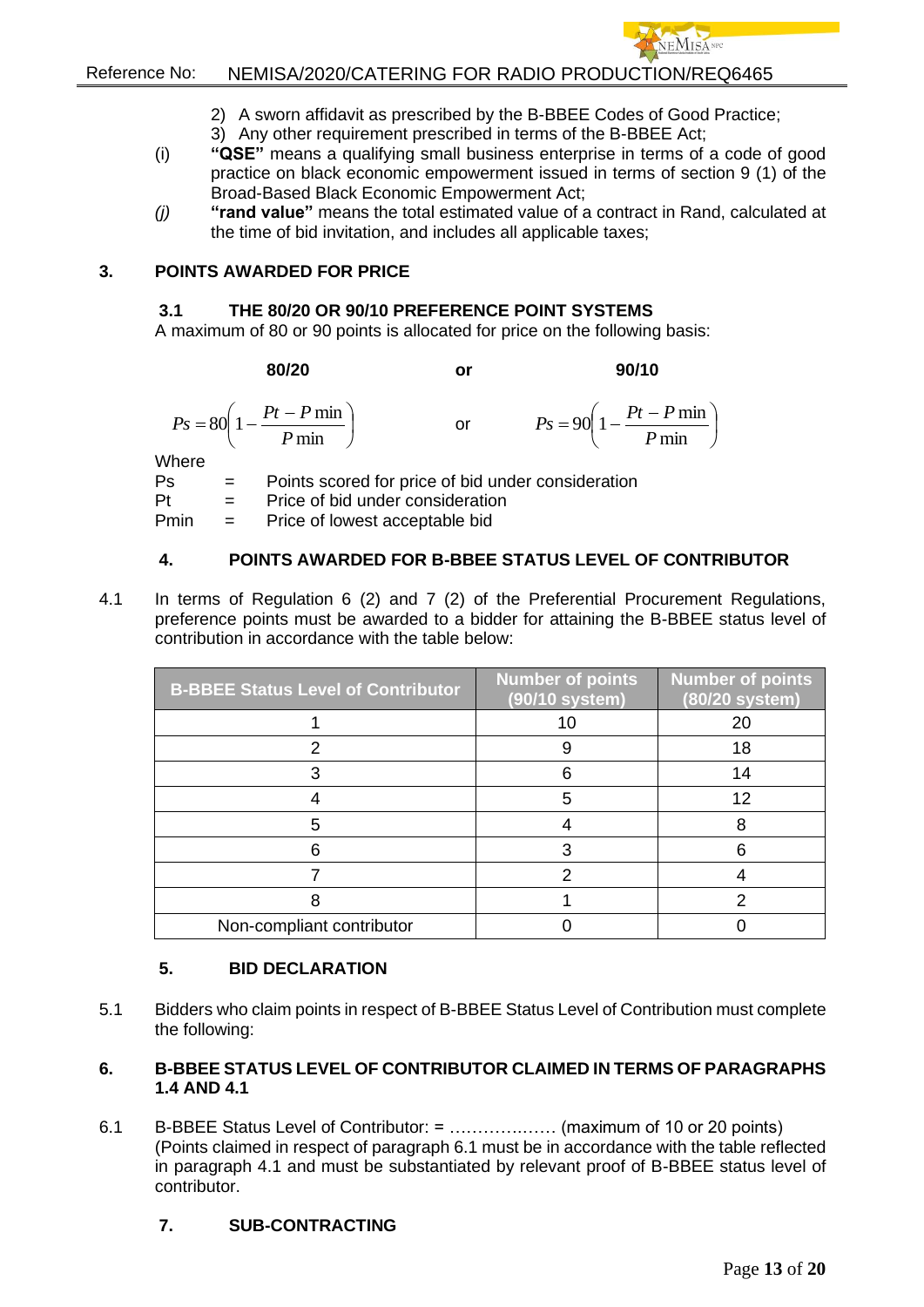7.1 Will any portion of the contract be sub-contracted?

#### **(***Tick applicable box***)**

- 7.1.1 If yes, indicate:
	- i) What percentage of the contract will be subcontracted? ..........................%
	- ii) The name of the sub-contractor …………………..………….…………………….
	- iii) The B-BBEE status level of the sub-contractor .................................…………..
	- iv) Whether the sub-contractor is an EME or QS

*(Tick applicable box***)**

| ້ |  | . . |  |
|---|--|-----|--|
|---|--|-----|--|

v) Specify, by ticking the appropriate box, if subcontracting with an enterprise in terms of the Preferential Procurement Regulations,2017:

| Designated Group: An EME or QSE which is at last 51%<br>owned by: | <b>EME</b> | QSE |
|-------------------------------------------------------------------|------------|-----|
| <b>Black people</b>                                               |            |     |
| Black people who are youth                                        |            |     |
| Black people who are women                                        |            |     |
| Black people with disabilities                                    |            |     |
| Black people living in rural or underdeveloped areas or townships |            |     |
| Cooperative owned by black people                                 |            |     |
| Black people who are military veterans                            |            |     |
| <b>OR</b>                                                         |            |     |
| Any EME                                                           |            |     |
| Any QSE                                                           |            |     |

## 8. **DECLARATION WITH REGARD TO COMPANY/FIRM**

- 8.1 Name of company/firm: ….………………………………………………………………. 8.2 VAT registration number: …..……………………………….……………………………
- 8.3 Company registration number: ……….……..…………….…………………………….
- 8.4 TYPE OF COMPANY/ FIRM

## **(***Tick applicable box***)**

- Partnership/ Joint Venture/ Consortium
- One person business/ sole propriety
- Close corporation
- Company
- (Pty) Limited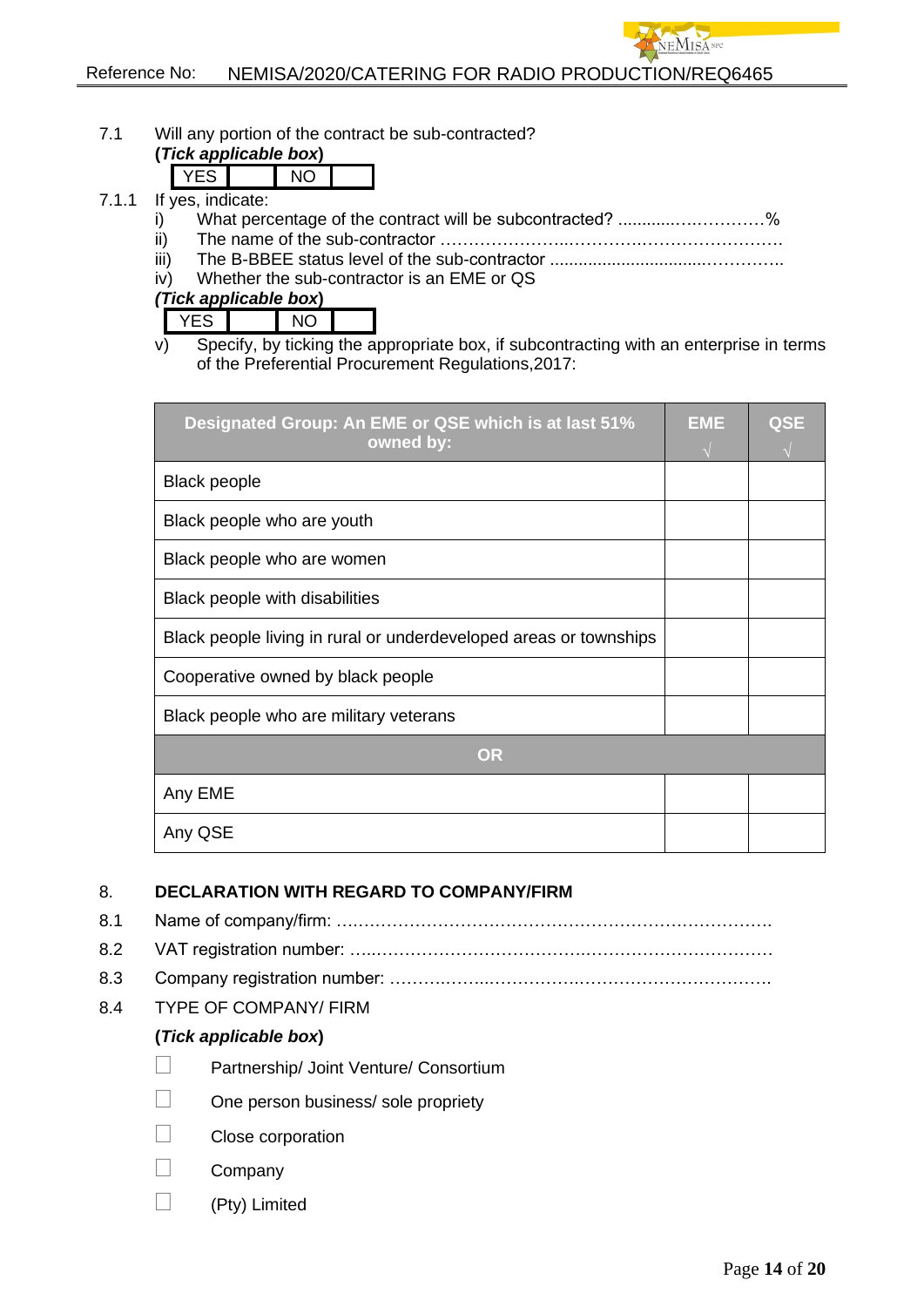

| 8.5        | DESCRIBE PRINCIPAL BUSINESS ACTIVITIES                                                                                                                                                                                                                                                                                                                                                                                                                                                                                                                                                                                                                                                                                                                                                                                                                                                                                                                                                                                                                                                                                                                                                                                                                                                                                                                                                                                                                                                                                                                                                                                                                                                                                                                                                                                                                                                                                                               |                                     |  |
|------------|------------------------------------------------------------------------------------------------------------------------------------------------------------------------------------------------------------------------------------------------------------------------------------------------------------------------------------------------------------------------------------------------------------------------------------------------------------------------------------------------------------------------------------------------------------------------------------------------------------------------------------------------------------------------------------------------------------------------------------------------------------------------------------------------------------------------------------------------------------------------------------------------------------------------------------------------------------------------------------------------------------------------------------------------------------------------------------------------------------------------------------------------------------------------------------------------------------------------------------------------------------------------------------------------------------------------------------------------------------------------------------------------------------------------------------------------------------------------------------------------------------------------------------------------------------------------------------------------------------------------------------------------------------------------------------------------------------------------------------------------------------------------------------------------------------------------------------------------------------------------------------------------------------------------------------------------------|-------------------------------------|--|
|            |                                                                                                                                                                                                                                                                                                                                                                                                                                                                                                                                                                                                                                                                                                                                                                                                                                                                                                                                                                                                                                                                                                                                                                                                                                                                                                                                                                                                                                                                                                                                                                                                                                                                                                                                                                                                                                                                                                                                                      |                                     |  |
|            |                                                                                                                                                                                                                                                                                                                                                                                                                                                                                                                                                                                                                                                                                                                                                                                                                                                                                                                                                                                                                                                                                                                                                                                                                                                                                                                                                                                                                                                                                                                                                                                                                                                                                                                                                                                                                                                                                                                                                      |                                     |  |
|            |                                                                                                                                                                                                                                                                                                                                                                                                                                                                                                                                                                                                                                                                                                                                                                                                                                                                                                                                                                                                                                                                                                                                                                                                                                                                                                                                                                                                                                                                                                                                                                                                                                                                                                                                                                                                                                                                                                                                                      |                                     |  |
|            |                                                                                                                                                                                                                                                                                                                                                                                                                                                                                                                                                                                                                                                                                                                                                                                                                                                                                                                                                                                                                                                                                                                                                                                                                                                                                                                                                                                                                                                                                                                                                                                                                                                                                                                                                                                                                                                                                                                                                      |                                     |  |
| 8.6        | <b>COMPANY CLASSIFICATION</b><br>(Tick applicable box)                                                                                                                                                                                                                                                                                                                                                                                                                                                                                                                                                                                                                                                                                                                                                                                                                                                                                                                                                                                                                                                                                                                                                                                                                                                                                                                                                                                                                                                                                                                                                                                                                                                                                                                                                                                                                                                                                               |                                     |  |
|            | Manufacturer                                                                                                                                                                                                                                                                                                                                                                                                                                                                                                                                                                                                                                                                                                                                                                                                                                                                                                                                                                                                                                                                                                                                                                                                                                                                                                                                                                                                                                                                                                                                                                                                                                                                                                                                                                                                                                                                                                                                         |                                     |  |
|            | Supplier                                                                                                                                                                                                                                                                                                                                                                                                                                                                                                                                                                                                                                                                                                                                                                                                                                                                                                                                                                                                                                                                                                                                                                                                                                                                                                                                                                                                                                                                                                                                                                                                                                                                                                                                                                                                                                                                                                                                             |                                     |  |
|            | Professional service provider                                                                                                                                                                                                                                                                                                                                                                                                                                                                                                                                                                                                                                                                                                                                                                                                                                                                                                                                                                                                                                                                                                                                                                                                                                                                                                                                                                                                                                                                                                                                                                                                                                                                                                                                                                                                                                                                                                                        |                                     |  |
|            |                                                                                                                                                                                                                                                                                                                                                                                                                                                                                                                                                                                                                                                                                                                                                                                                                                                                                                                                                                                                                                                                                                                                                                                                                                                                                                                                                                                                                                                                                                                                                                                                                                                                                                                                                                                                                                                                                                                                                      |                                     |  |
|            |                                                                                                                                                                                                                                                                                                                                                                                                                                                                                                                                                                                                                                                                                                                                                                                                                                                                                                                                                                                                                                                                                                                                                                                                                                                                                                                                                                                                                                                                                                                                                                                                                                                                                                                                                                                                                                                                                                                                                      |                                     |  |
| 8.7<br>8.8 | Other service providers, e.g. transporter, etc.<br>Total number of years the company/firm has been in business:<br>I/ we, the undersigned, who is / are duly authorised to do so on behalf of the company/firm,<br>certify that the points claimed, based on the B-BBE status level of contributor indicated in<br>paragraphs 1.4 and 6.1 of the foregoing certificate, qualifies the company/ firm for the<br>preference(s) shown and I/ we acknowledge that:<br>The information furnished is true and correct;<br>i)<br>The preference points claimed are in accordance with the General Conditions as<br>ii)<br>indicated in paragraph 1 of this form;<br>iii)<br>In the event of a contract being awarded as a result of points claimed as shown in<br>paragraphs 1.4 and 6.1, the contractor may be required to furnish documentary proof<br>to the satisfaction of the purchaser that the claims are correct;<br>If the B-BBEE status level of contributor has been claimed or obtained on a<br>iv)<br>fraudulent basis or any of the conditions of contract have not been fulfilled, the<br>purchaser may, in addition to any other remedy it may have -<br>disqualify the person from the bidding process;<br>(a)<br>recover costs, losses or damages it has incurred or suffered as a result of<br>(b)<br>that person's conduct;<br>cancel the contract and claim any damages which it has suffered as a result<br>(c)<br>of having to make less favourable arrangements due to such cancellation;<br>recommend that the bidder or contractor, its shareholders and directors, or<br>(d)<br>only the shareholders and directors who acted on a fraudulent basis, be<br>restricted by the National Treasury from obtaining business from any organ<br>of state for a period not exceeding 10 years, after the audi alteram partem<br>(hear the other side) rule has been applied; and<br>forward the matter for criminal prosecution.<br>(e) |                                     |  |
|            | <b>WITNESSES</b><br>1.                                                                                                                                                                                                                                                                                                                                                                                                                                                                                                                                                                                                                                                                                                                                                                                                                                                                                                                                                                                                                                                                                                                                                                                                                                                                                                                                                                                                                                                                                                                                                                                                                                                                                                                                                                                                                                                                                                                               | SIGNATURE(S) OF BIDDERS(S)<br>DATE: |  |
|            | 2.                                                                                                                                                                                                                                                                                                                                                                                                                                                                                                                                                                                                                                                                                                                                                                                                                                                                                                                                                                                                                                                                                                                                                                                                                                                                                                                                                                                                                                                                                                                                                                                                                                                                                                                                                                                                                                                                                                                                                   |                                     |  |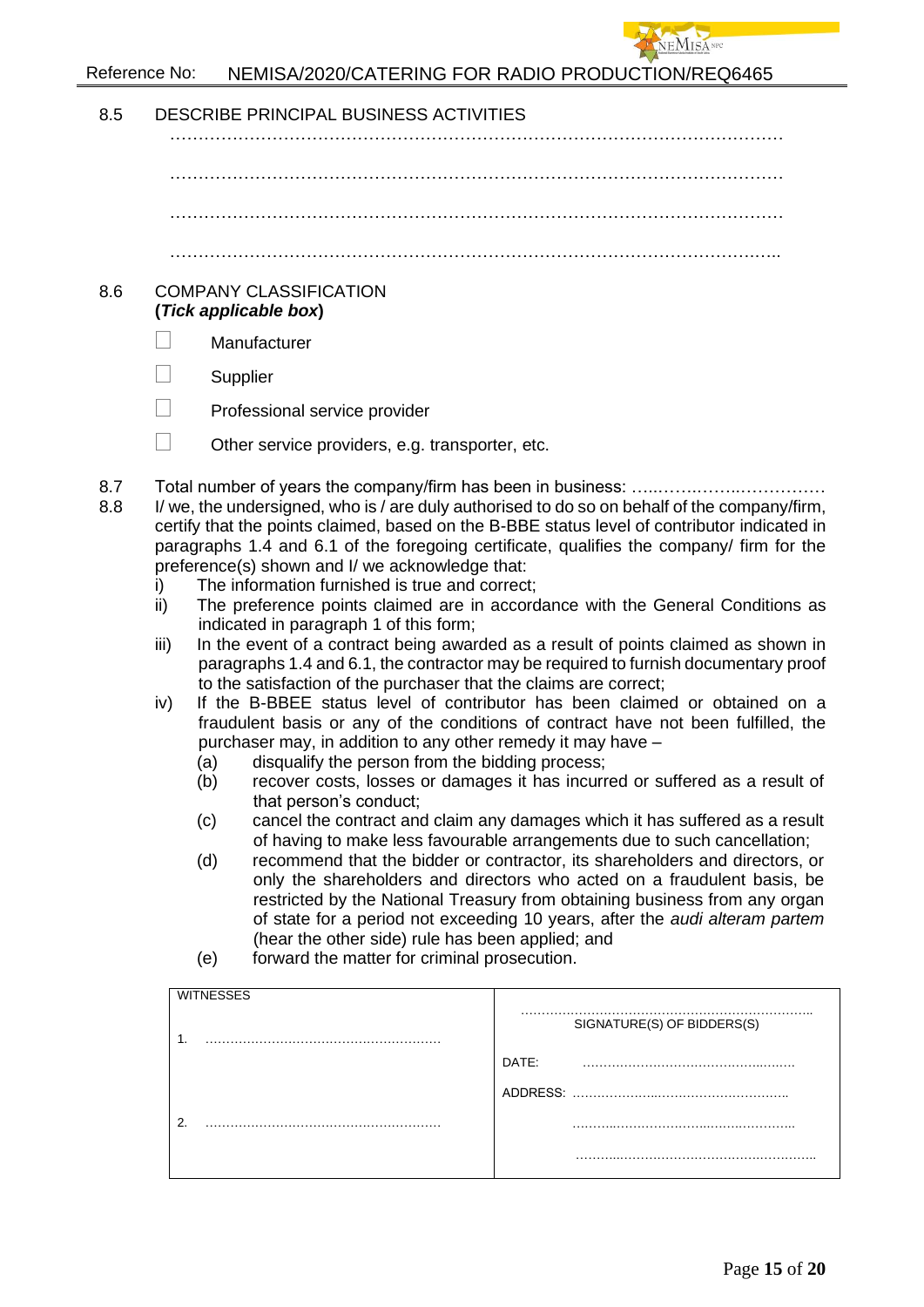# **DECLARATION CERTIFICATE FOR LOCAL PRODUCTION AND CONTENT FOR DESIGNATED SECTORS**

This Standard Bidding Document (SBD) must form part of all bids invited. It contains general information and serves as a declaration form for local content (local production and local content are used interchangeably).

Before completing this declaration, bidders must study the General Conditions, Definitions, Directives applicable in respect of Local Content as prescribed in the Preferential Procurement Regulations, 2011, the South African Bureau of Standards (SABS) approved technical specification number SATS 1286:2011 (Edition 1) and the Guidance on the Calculation of Local Content together with the Local Content Declaration Templates [Annex C (Local Content Declaration: Summary Schedule), D (Imported Content Declaration: Supporting Schedule to Annex C) and E (Local Content Declaration: Supporting Schedule to Annex C)].

#### **1. General Conditions**

- 1.1. Preferential Procurement Regulations, 2011 (Regulation 9) makes provision for the promotion of local production and content.
- 1.2. Regulation 9.(1) prescribes that in the case of designated sectors, where in the award of bids local production and content is of critical importance, such bids must be advertised with the specific bidding condition that only locally produced goods, services or works or locally manufactured goods, with a stipulated minimum threshold for local production and content will be considered.
- 1.3. Where necessary, for bids referred to in paragraph 1.2 above, a two stage bidding process may be followed, where the first stage involves a minimum threshold for local production and content and the second stage price and B-BBEE.
- 1.4. A person awarded a contract in relation to a designated sector, may not sub-contract in such a manner that the local production and content of the overall value of the contract is reduced to below the stipulated minimum threshold.
- 1.5. The local content (LC) expressed as a percentage of the bid price must be calculated in accordance with the SABS approved technical specification number SATS 1286: 2011 as follows:

 $LC = [1 - x / y] * 100$ 

**Where** 

- x is the imported content in Rand
- y is the bid bid price in Rand excluding value added tax (VAT)

Prices referred to in the determination of x must be converted to Rand (ZAR) by using the exchange rate published by South African Reserve Bank (SARB) at 12:00 on the date of advertisement of the bid as indicated in paragraph 4.1 below.

#### **The SABS approved technical specification number SATS 1286:2011 is accessible on http:/www.thedti.gov.za/industrial development/ip.jsp at no cost.**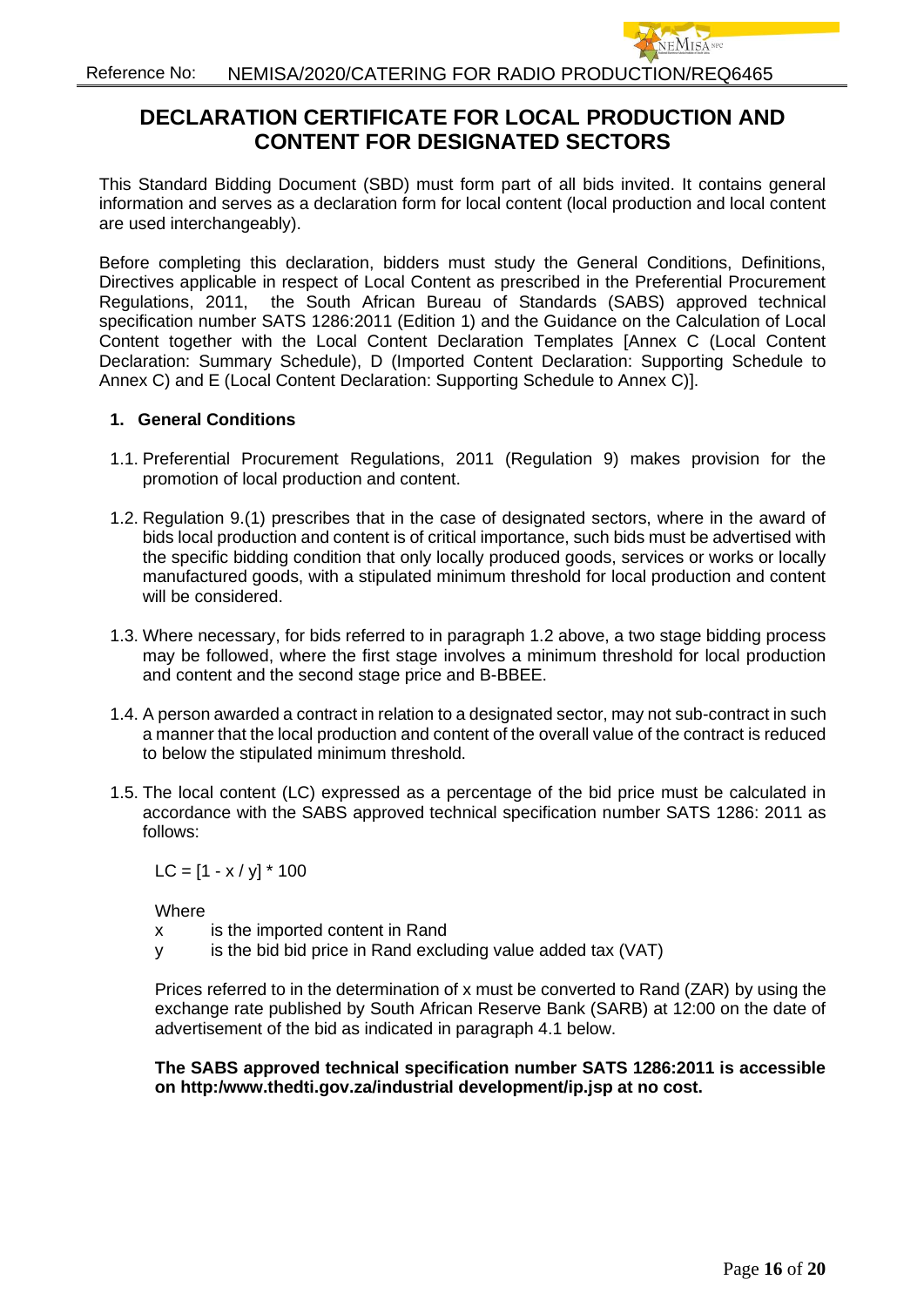- 1.6 A bid may be disqualified if  $-$ 
	- (a) this Declaration Certificate and the Annex C (Local Content Declaration: Summary Schedule) are not submitted as part of the bid documentation; and
	- (b) the bidder fails to declare that the Local Content Declaration Templates (Annex C, D and E) have been audited and certified as correct.

#### **2. Definitions**

- 2.1. **"bid"** includes written price quotations, advertised competitive bids or proposals;
- 2.2. **"bid price"** price offered by the bidder, excluding value added tax (VAT);
- 2.3. **"contract"** means the agreement that results from the acceptance of a bid by an organ of state;
- 2.4. **"designated sector"** means a sector, sub-sector or industry that has been designated by the Department of Trade and Industry in line with national development and industrial policies for local production, where only locally produced services, works or goods or locally manufactured goods meet the stipulated minimum threshold for local production and content;
- 2.5. **"duly sign"** means a Declaration Certificate for Local Content that has been signed by the Chief Financial Officer or other legally responsible person nominated in writing by the Chief Executive, or senior member / person with management responsibility(close corporation, partnership or individual).
- 2.6. **"imported content"** means that portion of the bid price represented by the cost of components, parts or materials which have been or are still to be imported (whether by the supplier or its subcontractors) and which costs are inclusive of the costs abroad (this includes labour or intellectual property costs), plus freight and other direct importation costs, such as landing costs, dock duties, import duty, sales duty or other similar tax or duty at the South African port of entry;
- 2.7. **"local content"** means that portion of the bid price which is not included in the imported content, provided that local manufacture does take place;
- 2.8. **"stipulated minimum threshold"** means that portion of local production and content as determined by the Department of Trade and Industry; and
- 2.9. **"sub-contract"** means the primary contractor's assigning, leasing, making out work to, or employing another person to support such primary contractor in the execution of part of a project in terms of the contract.
- **3. The stipulated minimum threshold(s) for local production and content (refer to Annex A of SATS 1286:2011) for this bid is/are as follows:**

| Description of services, works or goods | Stipulated minimum threshold |
|-----------------------------------------|------------------------------|
|                                         | %                            |
|                                         | %                            |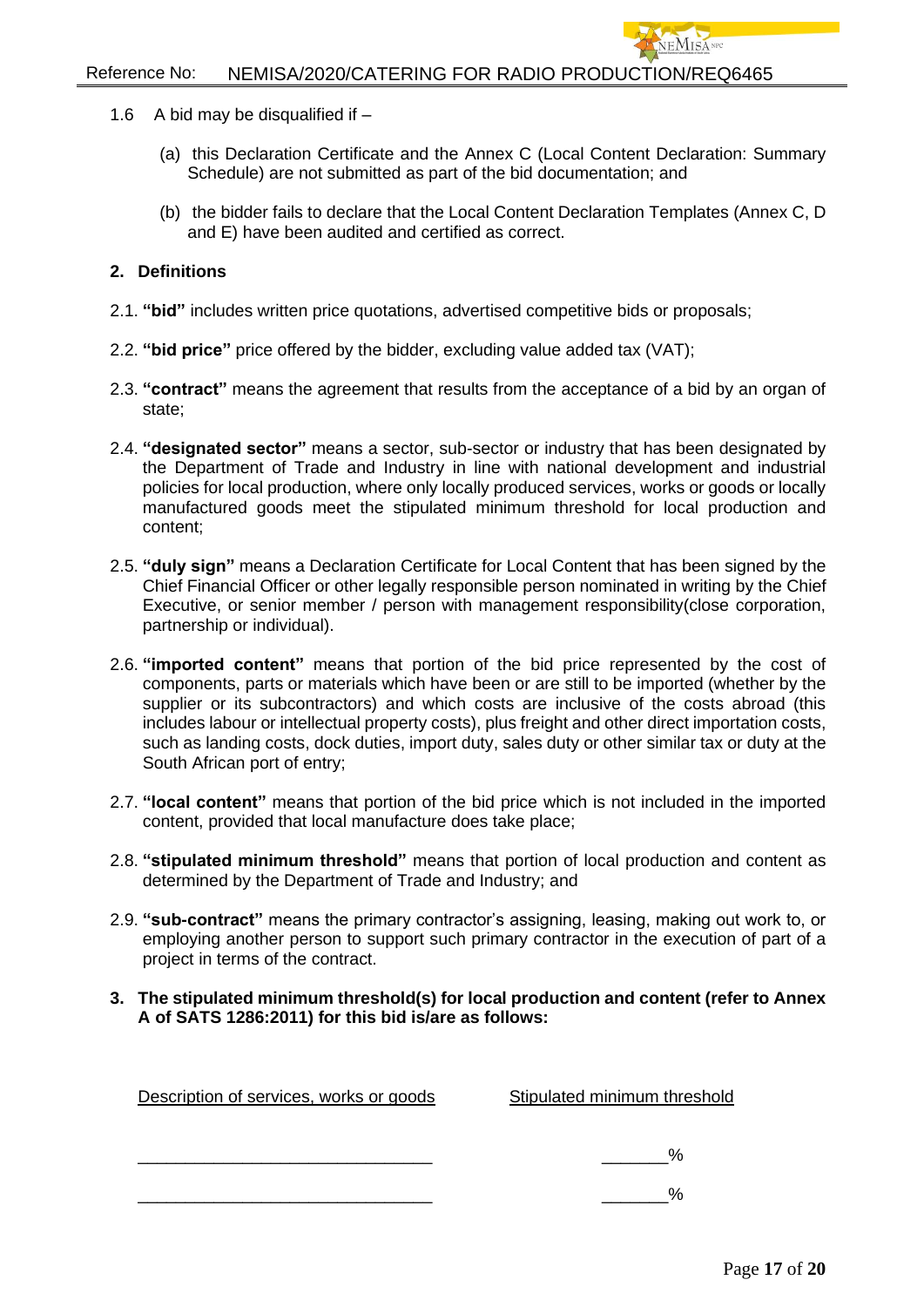4. Does any portion of the services, works or goods offered have any imported content?

(*Tick applicable box*)



4.1 If yes, the rate(s) of exchange to be used in this bid to calculate the local content as prescribed in paragraph 1.5 of the general conditions must be the rate(s) published by SARB for the specific currency at 12:00 on the date of advertisement of the bid.

The relevant rates of exchange information is accessible on **[www.reservebank.co.za.](http://www.reservebank.co.za/)**

Indicate the rate(s) of exchange against the appropriate currency in the table below (refer to Annex A of SATS 1286:2011):

| <b>Currency</b>       | Rates of exchange |
|-----------------------|-------------------|
| <b>US Dollar</b>      |                   |
| <b>Pound Sterling</b> |                   |
| Euro                  |                   |
| Yen                   |                   |
| Other                 |                   |

NB: Bidders must submit proof of the SARB rate (s) of exchange used.

5. Were the Local Content Declaration Templates (Annex C, D and E) audited and certified as correct?

(*Tick applicable box*)

YES NO

- 5.1. If yes, provide the following particulars:
	- (a) Full name of auditor: ………………………………………………………
	- (b) Practice number: ………………………………………………………………………..
	- (c) Telephone and cell number: ……………………………………………………………….
	- (d) Email address:

(Documentary proof regarding the declaration will, when required, be submitted to the satisfaction of the Accounting Officer / Accounting Authority)

6. Where, after the award of a bid, challenges are experienced in meeting the stipulated minimum threshold for local content the dti must be informed accordingly in order for the dti to verify and in consultation with the AO/AA provide directives in this regard.

#### **LOCAL CONTENT DECLARATION (REFER TO ANNEX B OF SATS 1286:2011)**

**LOCAL CONTENT DECLARATION BY CHIEF FINANCIAL OFFICER OR OTHER LEGALLY RESPONSIBLE PERSON NOMINATED IN WRITING BY THE CHIEF EXECUTIVE OR SENIOR MEMBER/PERSON WITH MANAGEMENT RESPONSIBILITY (CLOSE CORPORATION, PARTNERSHIP OR INDIVIDUAL)**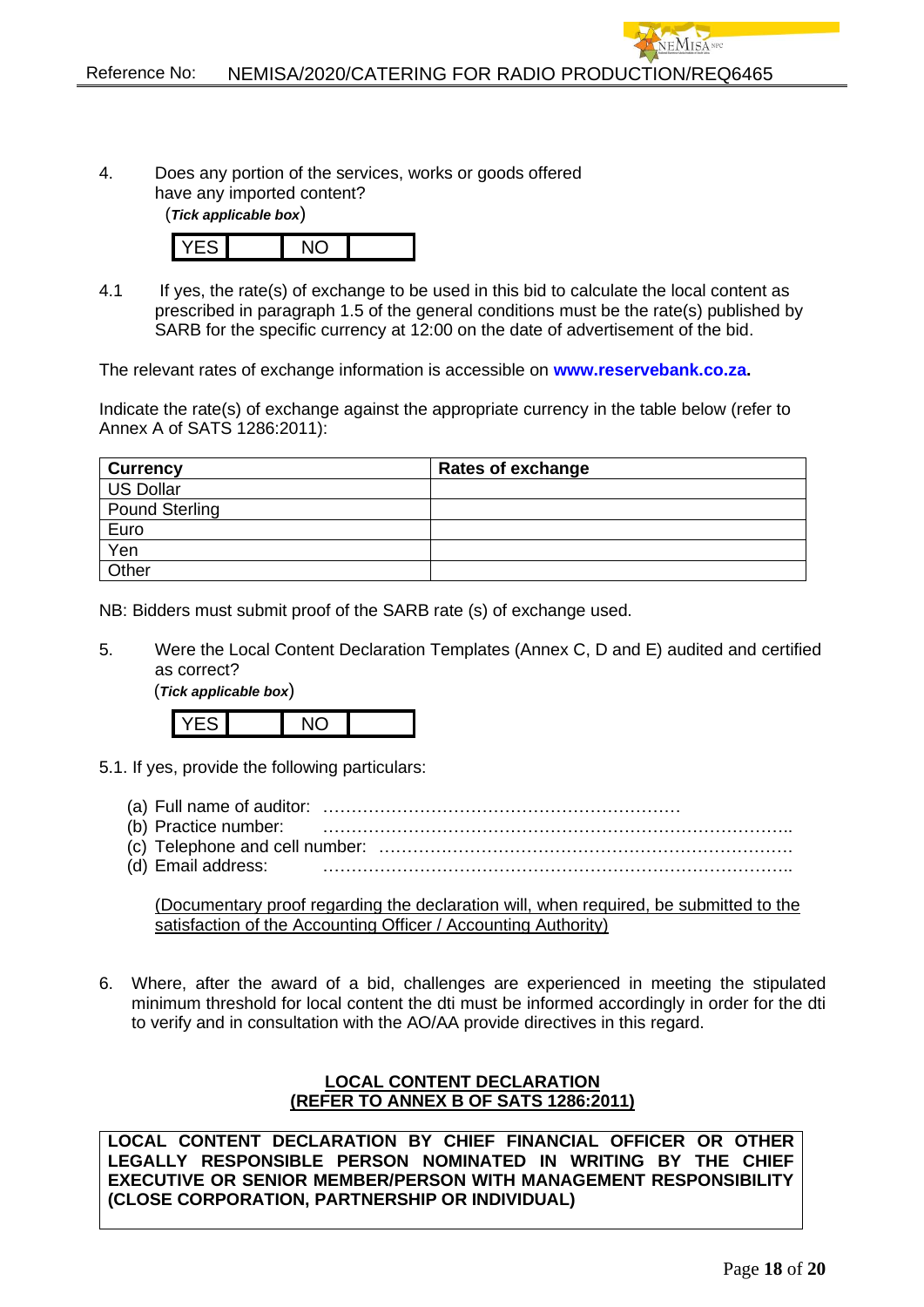

**IN RESPECT OF BID NO. ............................** 

**ISSUED BY**: (Procurement Authority / Name of Institution):

.........................................................................................................................

NB

1 The obligation to complete, duly sign and submit this declaration cannot be transferred to an external authorized representative, auditor or any other third party acting on behalf of the bidder.

2 Guidance on the Calculation of Local Content together with Local Content Declaration Templates (Annex C, D and E) is accessible on [http://www.thdti.gov.za/industrial](http://www.thdti.gov.za/industrial%20development/ip.jsp)  [development/ip.jsp.](http://www.thdti.gov.za/industrial%20development/ip.jsp) Bidders should first complete Declaration D. After completing Declaration D, bidders should complete Declaration E and then consolidate the information on Declaration C. **Declaration C should be submitted with the bid documentation at the closing date and time of the bid in order to substantiate the declaration made in paragraph (c) below.** Declarations D and E should be kept by the bidders for verification purposes for a period of at least 5 years. The successful bidder is required to continuously update Declarations C, D and E with the actual values for the duration of the contract.

I, the undersigned, …………………………….................................................... (full names), do hereby declare, in my capacity as ……………………………………… ……….. of ...............................................................................................................(name of bidder entity), the following:

(a) The facts contained herein are within my own personal knowledge.

- (b) I have satisfied myself that:
	- (i) the goods/services/works to be delivered in terms of the above-specified bid comply with the minimum local content requirements as specified in the bid, and as measured in terms of SATS 1286:2011; and
	- (ii) the declaration templates have been audited and certified to be correct.

(c) The local content percentage (%) indicated below has been calculated using the formula given in clause 3 of SATS 1286:2011, the rates of exchange indicated in paragraph 4.1 above and the information contained in Declaration D and E which has been consolidated in Declaration C:

| Bid price, excluding VAT (y)                                       | В |
|--------------------------------------------------------------------|---|
| Imported content (x), as calculated in terms of SATS 1286:2011     | R |
| Stipulated minimum threshold for local content (paragraph 3 above) |   |
| Local content %, as calculated in terms of SATS 1286:2011          |   |

**If the bid is for more than one product, the local content percentages for each product contained in Declaration C shall be used instead of the table above.** 

**The local content percentages for each product has been calculated using the formula given in clause 3 of SATS 1286:2011, the rates of exchange indicated in paragraph 4.1 above and the information contained in Declaration D and E.**

(d) I accept that the Procurement Authority / Institution has the right to request that the local content be verified in terms of the requirements of SATS 1286:2011.

(e) I understand that the awarding of the bid is dependent on the accuracy of the information furnished in this application. I also understand that the submission of incorrect data, or data that are not verifiable as described in SATS 1286:2011, may result in the Procurement Authority / Institution imposing any or all of the remedies as provided for in Regulation 13 of